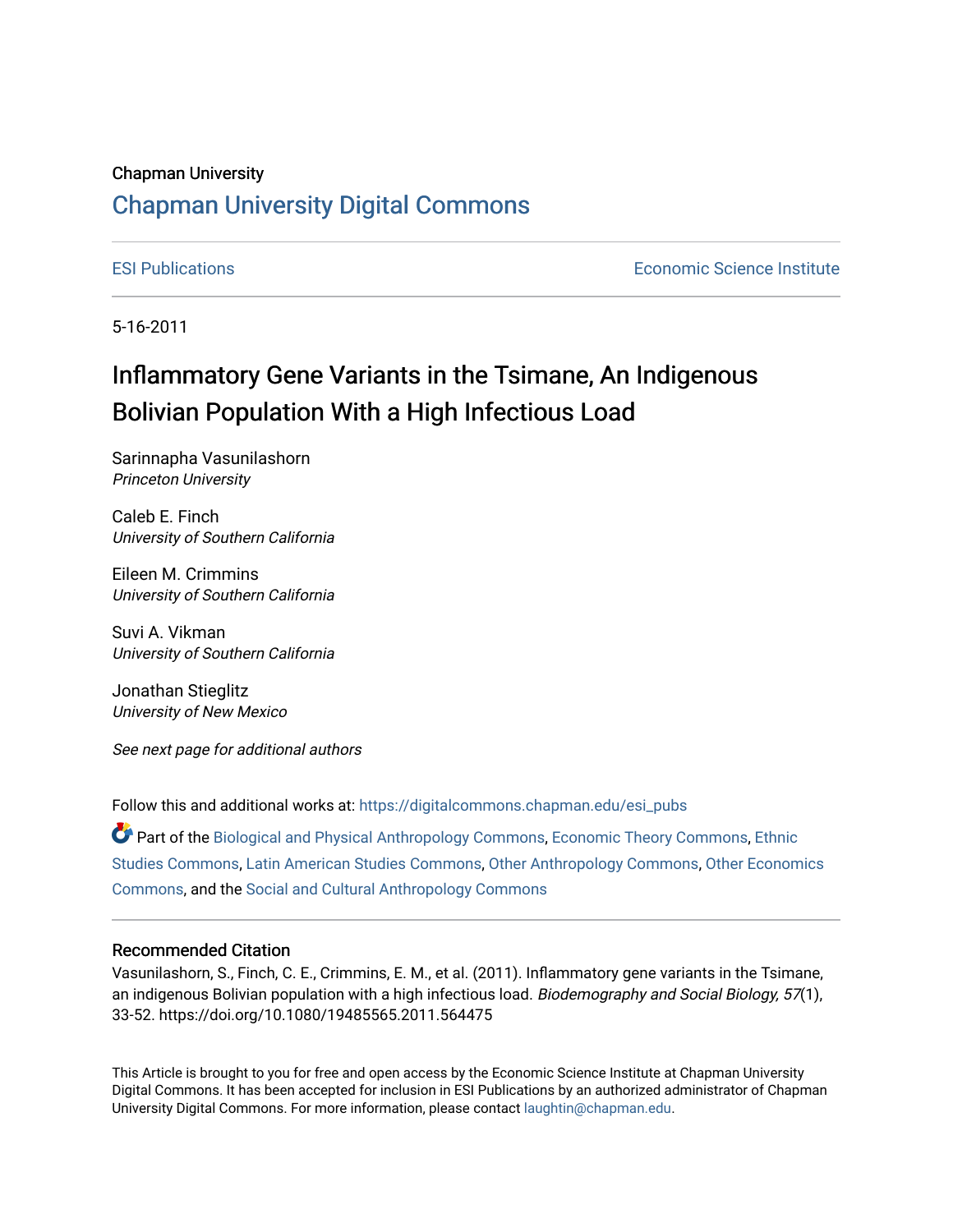## Authors

Sarinnapha Vasunilashorn, Caleb E. Finch, Eileen M. Crimmins, Suvi A. Vikman, Jonathan Stieglitz, Michael Gurven, Hillard Kaplan, and Hooman Allayee

This article is available at Chapman University Digital Commons: [https://digitalcommons.chapman.edu/esi\\_pubs/223](https://digitalcommons.chapman.edu/esi_pubs/223)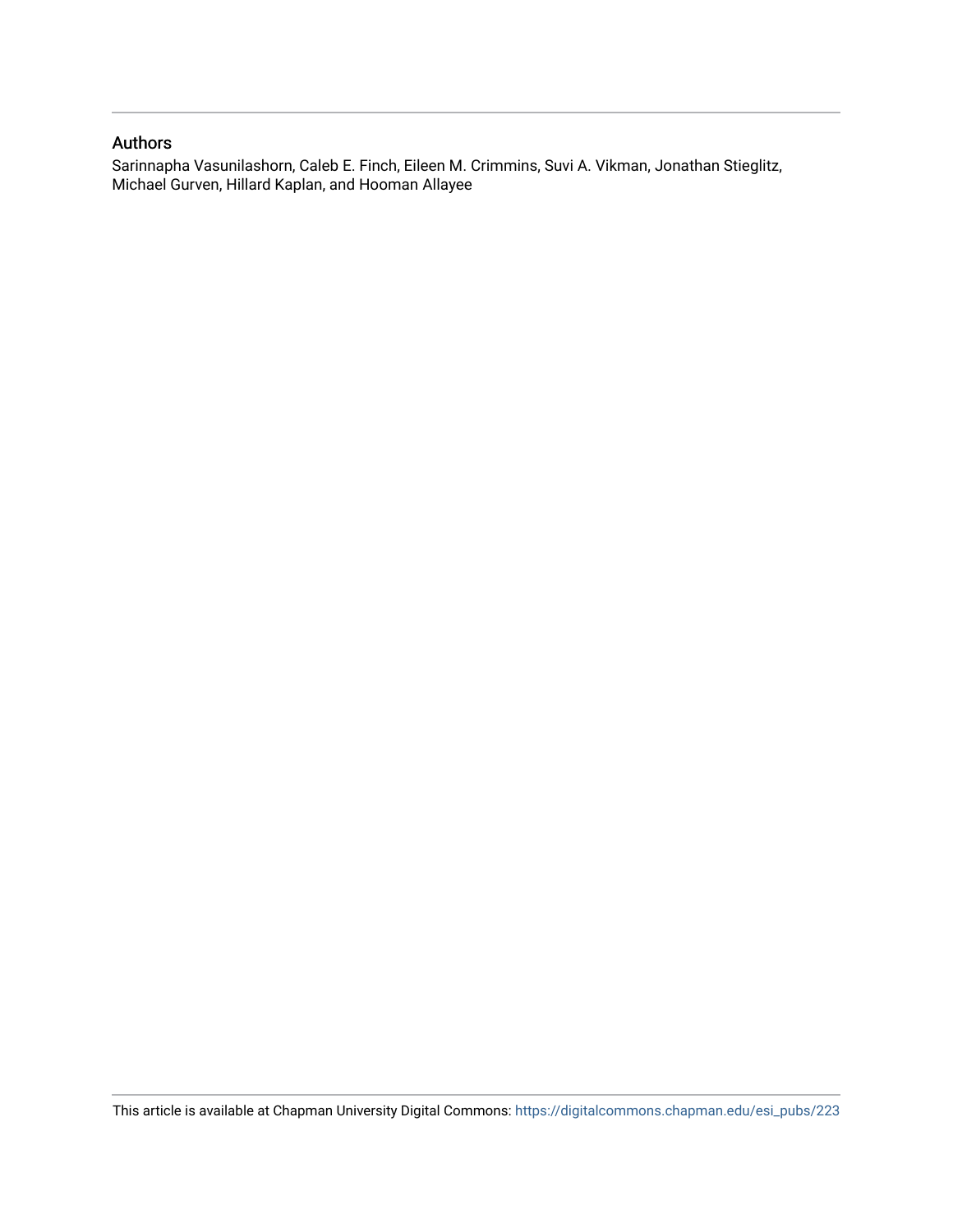

# NIH Public Access

**Author Manuscript**

Biodemography Soc Biol. Author manuscript; available in PMC 2012 December 24.

Published in final edited form as: Biodemography Soc Biol. 2011 ; 57(1): 33–52.

# **Inflammatory Gene Variants in the Tsimane, an Indigenous Bolivian Population with a High Infectious Load**

**SARINNAPHA VASUNILASHORN**1, **CALEB E. FINCH**2, **EILEEN M. CRIMMINS**2, **SUVI A. VIKMAN**3, **JONATHAN STIEGLITZ**4, **MICHAEL GURVEN**5, **HILLARD KAPLAN**4, and **HOOMAN ALLAYEE**<sup>3</sup>

<sup>1</sup>Office of Population Research, Princeton University, Princeton, New Jersey, USA

<sup>2</sup>Davis School of Gerontology, University of Southern California, Los Angeles, California, USA

<sup>3</sup>Department of Preventive Medicine, USC Keck School of Medicine, Los Angeles, California, USA

<sup>4</sup>Department of Anthropology, University of New Mexico, Albuquerque, New Mexico, USA

<sup>5</sup>Department of Anthropology, University of California, Santa Barbara, California, USA

## **Abstract**

The Tsimane of lowland Bolivia are an indigenous forager-farmer population living under conditions resembling pre-industrial European populations, with high infectious morbidity, high infection and inflammation, and shortened life expectancy. Analysis of 917 persons ages 5 to  $60<sup>+</sup>$ showed that allele frequencies of 9 SNPs examined in the apolipoprotein E (apoE), C-reactive protein (CRP), and interleukin-6 (IL-6) genes differed from some European, African, and north Asian-derived populations. The apoE2 allele was absent, whereas four SNPs related to CRP and IL-6 were monomorphic: CRP (rs1800947, rs3093061, and rs3093062) and IL-6 (rs1800795). No significant differences in apoE, CRP, and IL-6 variants across age were found CRP levels were higher in carriers of two CRP proinflammatory SNPs, whereas they were lower in carriers of apoE4. Taken together, the evidence for (1) different allele frequencies between the Tsimane and other populations and (2) the correlations of CRP and apoE alleles with blood CRP may suggest that these variants are under selection in response to a high infection environment.

## **Introduction**

This study analyzes the distribution of genetic diversity in a set of single nucleotide polymorphisms (SNPs) in the Tsimane of Bolivia, a population of hunter-forager-farmers with a high infectious burden and shortened lifespan (Gurven, Kaplan, and Supa 2007; Gurven, Kaplan, Winking, Finch, and Crimmins 2008; McDade et al. 2005; Vasunilashorn et al. 2010). Genetic variation within and between populations may be associated with a variety of factors (Drenos and Kirkwood 2010; Finch and Stanford 2004), including natural selection in resistance to pathogens (Pennington et al. 2009). A classic example is malaria, in which individuals who are heterozygous for the  $\beta$ -globin sickle-cell allele are more resistant to malaria and thus have a survival advantage (Flint, Harding, Boyce, and Clegg 1998; López et al. 2010; Wellems, Kayton, and Fairhurst 2009). Other chronic infections may influence the frequencies of genetic variants at different ages within a population through selective advantage from innate immune responses (Drenos, Westendorp, and

Copyright © Society for the Study of Social Biology

Address correspondence to Sarinnapha Vasunilashorn, Office of Population Research, Princeton University, 263 Wallace Hall, Princeton, NJ 08544, USA. svasunil@princetin.edu.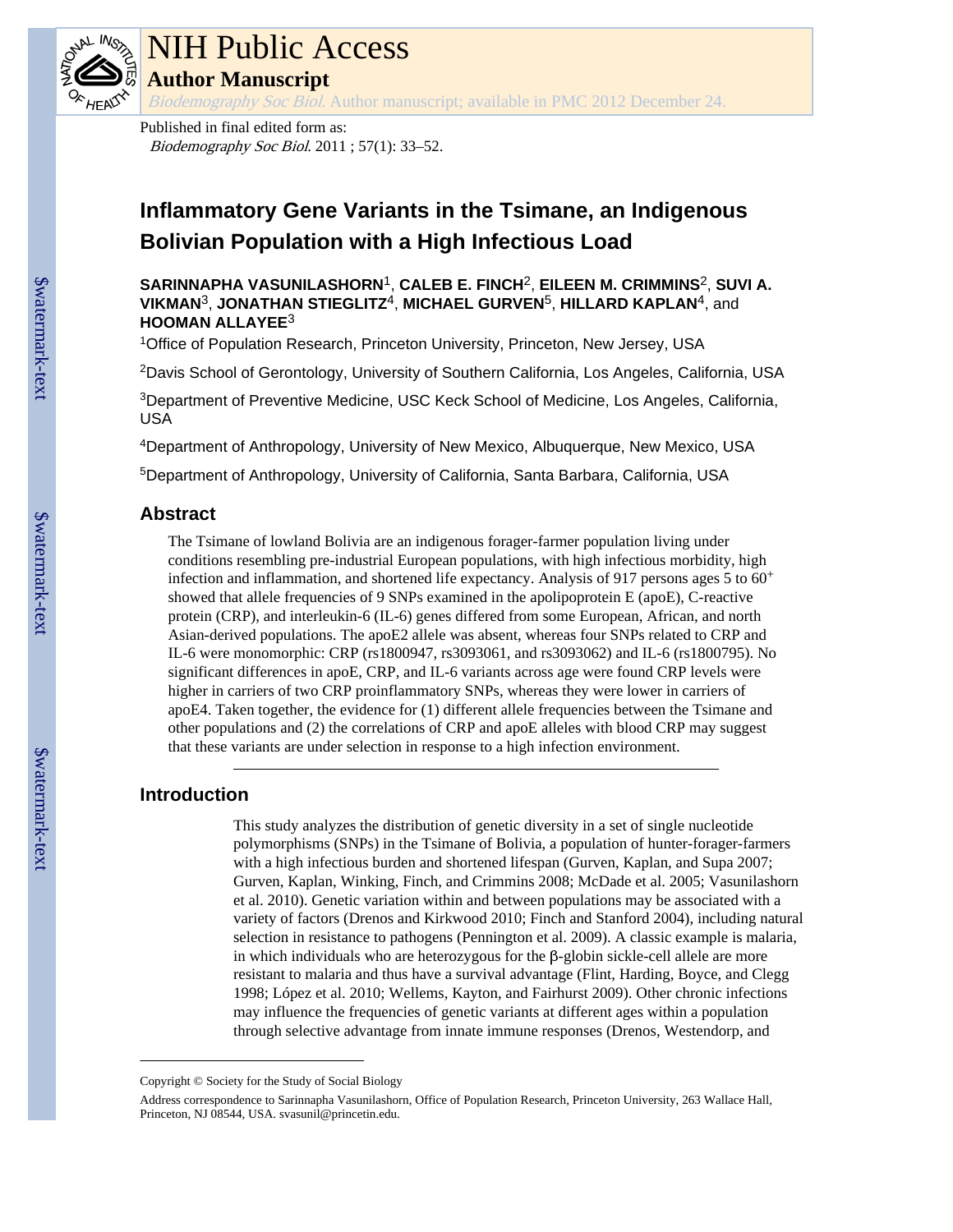Kirkwood 2006; Harpending and Cochran 2006; Kuningas et al. 2009). The advent of high throughput DNA technology, along with the growing characterization of genes, has made it possible to determine genetic dispositions to disease (Collins, Guyer, and Charkravarti 1997; Hardy and Singleton 2009) and to determine the associations between genetic variation and human traits (Goldstein 2009; Huang et al. 2007; Khor et al. 2010; Yashin et al. 2000). The present study applies this technology to three gene-encoding blood proteins that were chosen because of their influence on inflammatory responses and lifespan including apolipoprotein E (apoE), C-reactive protein (CRP), and interleukin-6 (IL-6).

## **Significance**

The population genetics of indigenous South American populations has received less attention than the genetics of Eurasian and African populations. The Amazonian Tsimane are of particular interest because of detailed information on their demographics, infectious load, and high level of inflammation. Until recently, the Tsimane have had little access to modern medicine, which has led to low levels of life expectancy. Thus, it may be possible to define signatures of natural selection in gene variants with functional influences across life history. With respect to our results, the different SNP frequencies observed between the Tsimane and other populations as well as the correlations of CRP and apoE alleles with blood CRP levels suggest that these genes (and other inflammatory proteins) may be under genetic selection in response to a highly infectious environment. By addressing questions that are relevant to genetics research in this indigenous population, our study may have broad and important implications for the field of social sciences. Such a study contributes to our understanding of the record of human history and more broadly is relevant to a wider range of disciplines as it deals with the amount of variation in health and aging that is a result of social or selective environmental pressures.

## **Background**

## **Genetic Markers Associated with Infection and Inflammation**

This study analyzes allele frequencies of selected immune response genes in the Tsimane of Bolivia, a population exposed to a very high infectious burden with elevations of serum CRP levels, parasite infection, and white blood cell count (Gurven et al. 2007 2008; McDade et al. 2005; Vasunilashorn et al. 2010). In this study, we examine variants of genes encoding apoE, CRP, and IL-6. Differences in allele frequencies among populations may provide some insight as to the interaction between genes and the environment and the relevance of natural selection in shaping variation in immune-related genes both within and among populations. We also examined genotype frequencies across various age ranges to evaluate possible genetically related survival advantages to living under conditions of infectious environment. Some of the genes that enhance survival from infection by increased inflammatory responses may also promote aging among survivors later in life through their effects on inflammatory mechanisms in chronic conditions of aging (Franceschi et al. 2000, 2005; Finch 2007). Finally, we investigate the relationship between serum markers of infection and inflammation on proinflammatory genotypes among the Tsimane. We hypothesize that there will be a positive association between proinflammatory genotypes and blood markers of inflammation.

**C-reactive Protein—**CRP, an acute-phase response protein, is a marker of systemic inflammation, and its expression is influenced by genetic factors, infection, trauma, and the presence of chronic conditions (Ridker et al. 2008, 2009). Heritability estimates for serum CRP levels in various populations range from 27 to 40 per cent (Dupuis et al. 2005; Pankow et al. 2001), suggesting the influence of genetic factors. In agreement with this notion, several SNPs and haplotypes at the CRP locus have been associated with blood CRP levels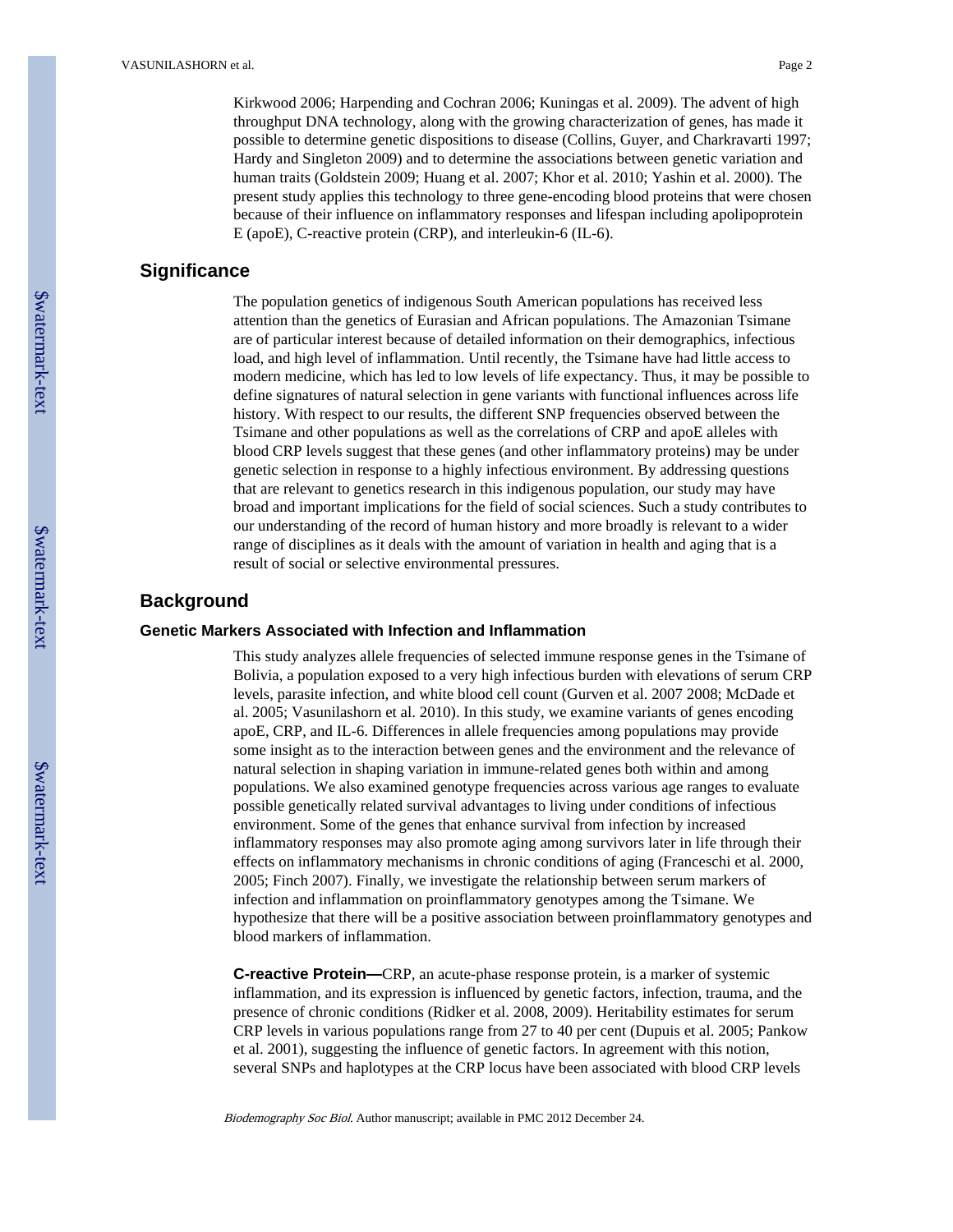(Crawford et al. 2006; Eirksdottir et al. 2009; Kathiresan et al. 2006; Ridker et al. 2008; Szalai et al. 2005; Teng et al. 2009) including those that are located in introns (Szalai 2002), exons (Zee and Ridker 2002), the upstream promoter (Brull et al. 2003; Kovacs et al. 2005), and the 3′-untranslated regions of the mRNA (Brull et al. 2003). Genetic markers related to CRP production have also been associated with survival from infection as well as with serum levels of other inflammatory markers related to the immune response (Balding et al. 2003; Slattery et al. 2007; Walston et al. 2005).

**Interleukin-6—IL**-6 is another protein involved in the acute-phase inflammatory response that has broad metabolic roles in normal metabolism and is controlled by genetic variation. For example, a G>C substitution (rs1800795) at position –174 of the IL-6 promoter has been associated with resistance to infection and enhanced survival during bacterial meningitis (Balding et al. 2003). Importantly, this variant has also been associated with serum IL-6 levels (de Craen et al. 2005; Slattery et al. 2007; Walston et al. 2005).

**Apolipoprotein E—**ApoE has three common alleles with the order of prevalence being apoE3 > apoE4 > apoE2 in most populations. The apoE4 allele is a common genetic risk factor for cardiovascular disease and Alzheimer's disease (Corder et al. 1996; Eichner et al. 2002; Huang 2006; Lahoz et al. 2001; Rosvall et al. 2009; Wilson et al. 1996) and reduces life expectancy by about 5 years in European-derived populations (Ewbank 2004, 2007; Schachter et al. 1994; Smith 2002). However, apoE4 may also influence infectious conditions, as indicated by other reports. For example, in hepatitis C virus infections, apoE4 carriers developed less severe liver fibrosis (Fabris et al. 2005; Wozniak et al. 2002). In addition, children in a Brazilian favela with at least one apoE4 allele had less *Giardia* and fewer bouts of diarrhea than those with other apoE alleles (Oriá et al. 2010).

The apoE4 allele influences inflammatory responses and, relative to apoE3, is proinflammatory in some conditions. Among humans after surgery, apoE4 carriers exhibited higher levels of tumor necrosis factor (TNF)-α compared to apoE3/E3 patients (Drabe et al. 2001; Grunenfelder et al. 2004; Olgiati et al. 2010). A mouse model supports these allele effects. For example, brain monocytes (microglia) from transgenic mice expressing apoE4 secreted more TNFa, IL-6, and nitric oxide than mice with the apoE3 allele (Vitek, Brown, and Colton 2009).

The apoE allele frequencies vary widely between human populations of Europe, Africa, Australia, and North America (Corbo and Seacchi 1999; Finch 2007; Singh, Singh, and Mastana 2006). ApoE2 is the least prevalent (Sakuma et al. 1995) whereas apoE3 is the most prevalent, with >50% frequency in all human populations studied. ApoE4 shows more variation with prevalence varying from 49 per cent among the Huli of New Guinea to absent among the Ache in Paraguay (Demarchi et al. 2005). Geographic distributions indicate that Northern Europe has a greater apoE4 prevalence than Mediterranean regions (Corbo and Scacchi 1999; Demarchi et al. 2005; Gerdes, Klausen, Sihm, and Faergeman 1992; Panza et al. 2003). Less economically developed and traditional pre-industrial societies also vary widely in apoE alleles: apoE2 is absent in the East Greenland Inuit (Gerdes et al. 1996); Mayans of Mexico (Kamboh, Weiss, and Ferrell 1991); Yanomamo of Brazil (Crews, Kamboh, Mancilha-Carvalho, and Kottke 1993); Australian aborigines (Kamboh, Serjeantson, and Ferrell 1991), Hichol Indians from western Mexico (Aceves et al. 2006); and Amerindians from nine different tribes in Central and South America (Asakawa, Takahashi, and Rosenblum 1985). Conversely, apoE4 is relatively frequent in the East Greenland Inuit (Gerdes et al. 1996); Saami of Finland (Lehtinen et al. 1994); Nigerians (Sepehrnia et al. 1988; Kamboh et al. 1989; Sandholzer, Delport, Vermaal, and Utermann 1995); and aborigines from Australia (Kamboh, Serjeantson, and Ferrell 1991a), Papua New Guinea (Kamboh, Bahtia, and Ferrell 1990), and Malaysia (Gajra et al. 1994). These wide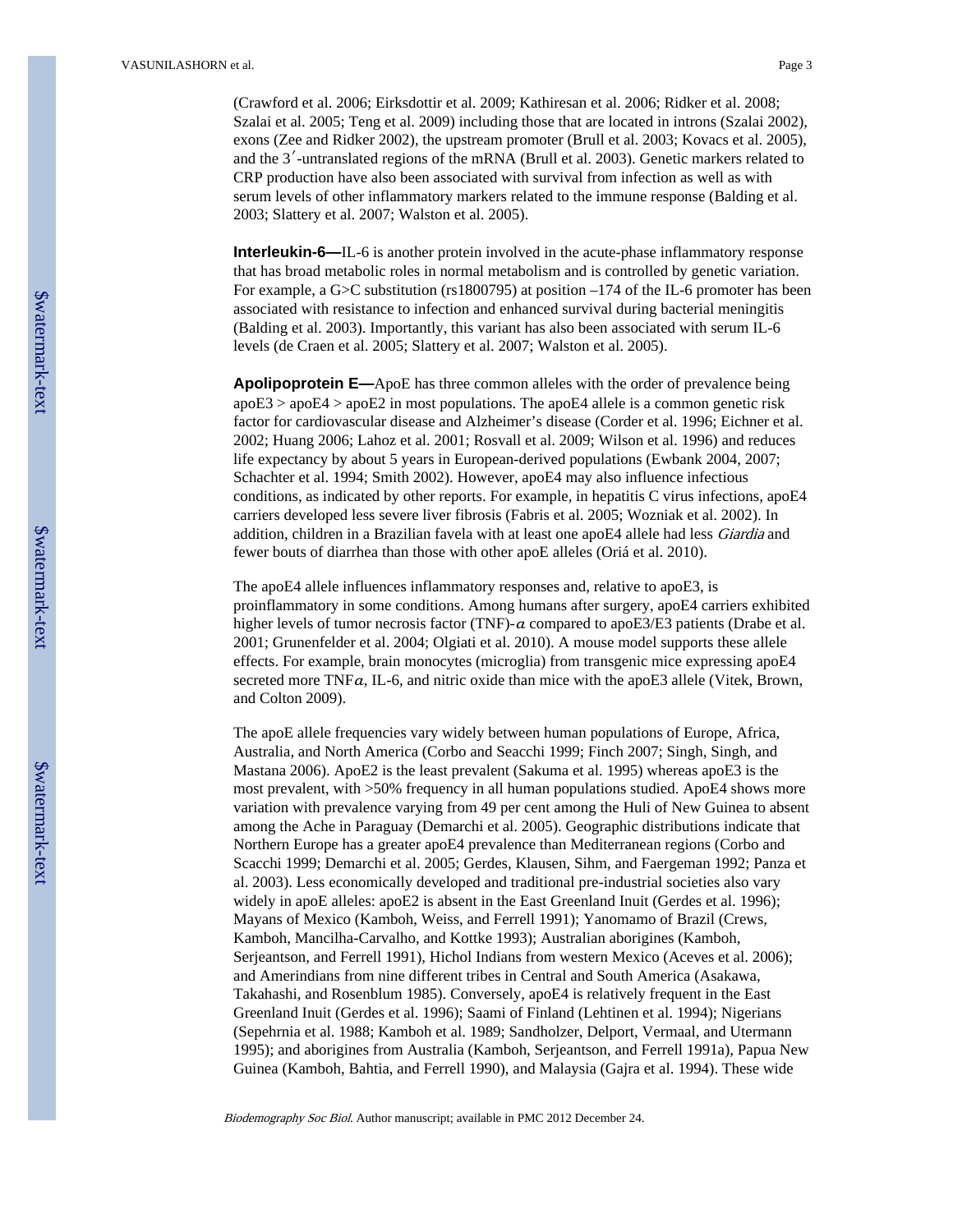distributions in allele frequencies suggest the influence of founder effects and/or potential selective influences on survival via proinflammatory responses in environments with variable pathogenicity.

## **Mortality and Infection in the Tsimane**

Our analysis focuses on the Tsimane, who live in a highly infectious environment. These indigenous forager-farmers in lowland Amazonian Bolivia live under conditions similar to pre-industrial European populations with high infectious morbidity, limited diets, and short life expectancy (Gurven et al. 2007 2008; McDade et al. 2005). Extensive demographic data document the level of mortality in two periods: 1950–1989 and 1990–2000 (Gurven et al. 2007). Life tables indicate short life expectancy at birth relative to the standards of contemporary developed countries: 44.2 years for males and 42.8 years for females before 1990 and 54.3 for males and 54.0 for females during the 1990–2000 period. Survival curves from life tables for these two periods (Figure 1) show the marked recent improvements in survival. For example, between 1950 and 1989, 20 per cent of the Tsimane (21 per cent of females and 19 per cent of males) died before their fifth birthday; this high early mortality decreased by about 25 per cent during the next decade, 1990–2000. By age 35 in the earlier period (the midpoint of the 10- to 59-year range), the proportion dying was about 37 per cent (39 per cent for women and 34 per cent for men). From 1990 to 2000, this proportion decreased to 25 per cent. During the period 1950 to 1989, 60 per cent of the cohort died before age 60 (61 per cent for females; 59 per cent for males), which was reduced to 40 per cent during the later period. Despite these improvements, the major cause of death at all ages is infectious disease. Among children, respiratory and gastrointestinal conditions are the primary causes of death but, among people beyond age 60, deaths are due to respiratory conditions, including tuberculosis (Gurven et al. 2007). A higher life expectancy for males than females has been observed in other populations with low life expectancy, including Afghanistan (males [M] 46.62, females [F] 45.10 years), Bangladesh (M 60.40, F 59.91), Niger (M 41.43, F 41.11), and Zimbabwe (M 39.18, 36.34) in 2000. In these societies, not only is life expectancy relatively low but fertility is still high, and maternal mortality is an important cause of the low life expectancy of women.

The Tsimane are exposed to high levels of inflammation, infection, and parasitic load (Gurven et al. 2008; McDade et al. 2007; Tanner et al. 2009; Vasunilashorn et al. 2010). About 40 per cent have elevated levels of CRP  $(3 \text{ mg/l})$ , and 60 per cent had high IL-6  $(2.68 \text{ pg/ml})$ . The total white blood cell count averaged 10,344 cells/mm<sup>3</sup>, which is in the upper normal range of clinical samples from the United States (Table 1). In contrast, mean white blood cell count for individuals in the United States without coronary heart disease is 7,500 cells/mm<sup>3</sup> (Friedman et al. 1974). At any given time, the majority (nearly 75 per cent) of subjects had at least one parasite; two or more parasites were carried by 40 per cent of individuals sampled in 2004, and the average number of parasite species per person was 1.3 (Vasunilashorn et al. 2010). The most prevalent parasites include a hookworm (46 per cent), protozoa (Entamoeba coli, 22 per cent, and Iodamoeba butschilii, 17 per cent), and roundworm (Ascaris lumbricoides, 17 per cent). During medical exams, more than 60 per cent had symptoms of respiratory or gastrointestinal illness (Gurven et al. 2008). Malaria and HIV have not been reported among the Tsimane through 2010.

To investigate the relationship between living in a high infection environment and allele and genotype frequencies associated with inflammation, we used blood samples collected from the Tsimane. As blood was not collected from children younger than age 5, the present study examined the distribution of the genetic markers in three age groups: 5 to 9, 10 to 59, and  $60<sup>+</sup>$ . We assume that the children currently between the ages of 5 and 9 have lived under the more recent mortality levels and that about 90 per cent of the original birth cohort has survived. At the older ages, the proportion of subjects alive most likely reflects a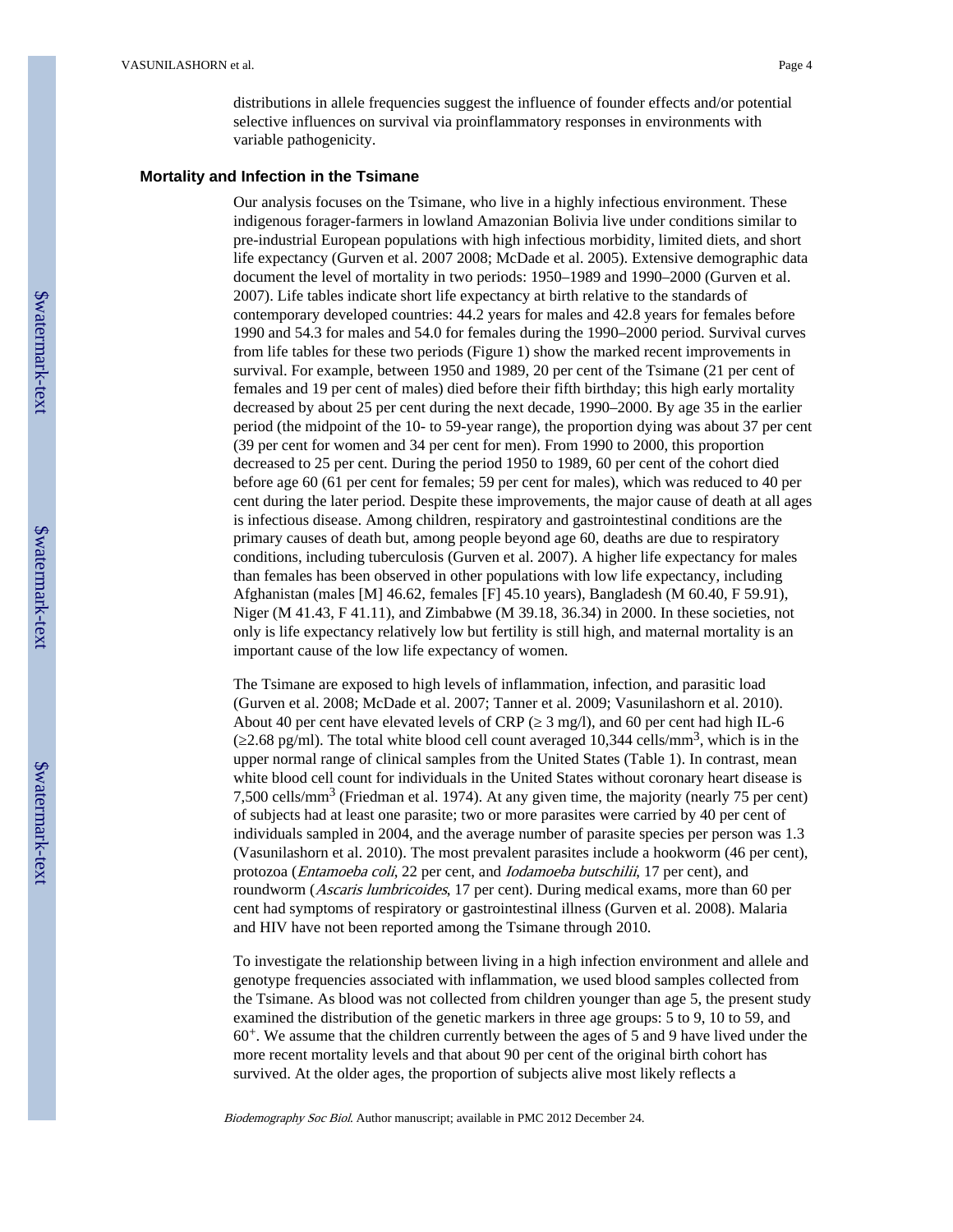combination of the mortality schedules from the earlier and the later periods. We estimate that about 30 per cent of the original cohort, who would now be 35-year-olds, have died and that about 55 per cent of those who were in the original cohort of those 60 years of age or older are deceased.

In the present study, we first compared the allelic frequencies of loci associated with inflammation and survival in the Tsimane to other populations to provide insight as to the relationship between genetic variation and environment. Second, we examined genotype frequencies with age to evaluate possible survival advantages under conditions including significant infectious exposure. Last, we investigated the relationship between genotype and serum levels of CRP.

## **Methods**

## **Clinical Measurements**

Blood was separated and spun in the field and frozen in liquid nitrogen for transport to the University of New Mexico where it was assayed for serum CRP levels. Frozen lymphocytes were sent to the University of Southern California for DNA extraction and genotyping. Serum high sensitivity-CRP and IL-6 were measured using assays with detectable ranges of 0.1 to 150.0 mg/L and 2.0 to 1,000.0 pg/mL, respectively, at the Tricore Reference Laboratories in Albuquerque using Immulite 2000 kits. The mean replicate interassay coefficient of variation was 5.6 per cent for hs-CRP and 5.8 per cent for IL-6 (Diagnostics Products Corporation, Siemens, Deerfield, IL, USA). White blood cell count was analyzed in the field using fresh samples.

## **Molecular Analysis**

Single nucleotide polymorphism (SNP) genotyping was performed using the Applied Biosystems TaqMan system (Livak 2003). Briefly, for each SNP, a polymerase chain reaction containing 2 ng of genomic DNA, amplification primers, and two 20–30-bp oligonucleotides encompassing the polymorphic site were carried out according to manufacturer's protocols. Genotyping assays were selected through Applied Biosystems "Assays on Demand" database ([http://myscience.appliedbiosystems.com/%20navigation/](http://myscience.appliedbiosystems.com/%20navigation/http://myscience.appliedbiosystems.com/navigation/mysciapplications.jsp) [http://myscience.appliedbiosystems.com/navigation/mysciapplications.jsp](http://myscience.appliedbiosystems.com/%20navigation/http://myscience.appliedbiosystems.com/navigation/mysciapplications.jsp)) or customdesigned using the "Assays by Design" service. Primer and probe sequences can be provided upon request.

Genetic loci examined in this study were chosen based on previously reported associations with blood levels of CRP or IL-6 (Table 2). These included 7 SNPs in the CRP gene (Carlson et al. 2005) and a promoter SNP in IL-6. Determination of the apolipoprotein E2/ E3/E4 alleles used genotypes derived from two SNPs, rs429358 and rs7412, as reported previously (Nyholt, Yu, and Visscher 2009).

To investigate how genotypes vary with age, we examined genotypes for specific SNPs associated with the highest blood CRP and IL-6 levels based on published studies. These genotypes are listed as "proinflammatory genotypes" in Table 3. For genetic variants associated with apoE, the proinflammatory genotype was designated by the genotype associated with the greatest risk for adverse conditions or outcomes in old age. The proinflammatory genotypes for the SNPs examined in the current study are apoE4/E4 and rs405509\_GG for apoE (Mahley 1988; Mahley and Rall 2000; Schachter et al. 1994; Song, Stampfer, and Liu 2004); rs1205\_GG, rs1417938\_TT, rs1800947\_GG, rs3093061\_AA, rs3093062\_GG, rs2808630\_AA, rs3091244\_AA for CRP (Crawford et al. 2006; Eiriksdottir et al. 2009; Teng et al. 2009; Szalai et al. 2005; Kathiresan et al. 2006; Ridker et al. 2008); and rs1800795\_GG for IL-6 (Bamouldi et al. 2006; Walston et al. 2005).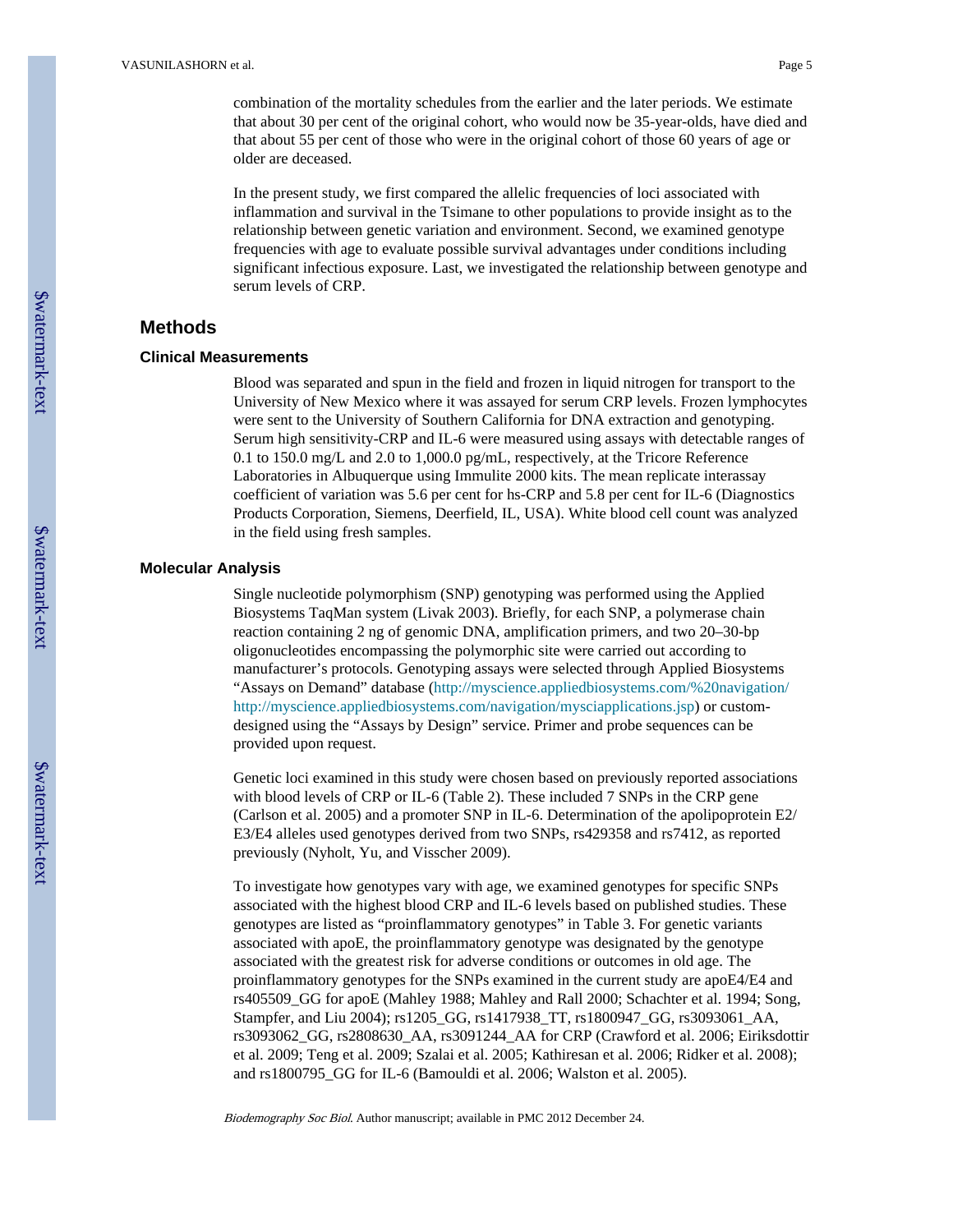## **Comparison Populations**

We also compared allele frequencies in the Tsimane with various other populations, including Africans, Asians, Caucasians, and Hispanics, using the available data from the HapMap project.

## **Statistical Analyses**

Differences in genotype prevalence as a function of age were determined using chi-squared tests. Ordinary least squares regression was used to determine the associations between proinflammatory genotypes and blood CRP levels. Model I was adjusted for age and gender. Model II additionally adjusted for body mass index, as adiposity can influence CRP levels (Visser et al. 1999; Wee et al. 2008). Given the non-linear distribution of CRP in the population, CRP was log-transformed in multivariate analyses. All analyses were carried out with SAS 9.1 (SAS Institute, Inc., Cary, NC, USA), and  $p$ -values less than 0.05 were considered significant.

## **Results**

## **Allele Frequencies of CRP SNPs in the Tsimane and Other Populations**

The allele frequencies of the selected SNPs in the CRP gene for the Tsimane and other populations are summarized in Table 3. Though the frequencies of SNPs rs1800947, rs3093061, rs3093062, and rs1205 were comparable between the Tsimane and other populations, there were also some notable differences. For example, the A allele of rs1417938 was present in 62 per cent of the Tsimane and 47 per cent of Caucasians but in less than 5 per cent of Asians and Africans. In addition, the A allele of the tri-allelic SNP rs3091244 was twice as frequent in the Tsimane compared to Caucasians and was completely absent in Africans, whereas rs2808630 was least frequent in the Tsimane (see Table 3).

## **Proinflammatory Genotypes**

Of three SNPs in the CRP gene and one in the IL-6 gene, only the genotypes considered to be proinflammatory were present in the Tsimane (rs1800947\_GG, rs3093062\_GG, and rs3093061\_AA, and rs1800795\_GG). In addition, the AA genotype of the tri-allelic SNP rs3091244 was present at 38 per cent.

The apoE4/E4 proinflammatory genotype was present in 2.9 per cent of the Tsimane sample whereas the at-risk genotype (GG) of the SNP in the promoter region (rs405509), which has also been associated with Alzheimer's disease (Bizzarro et al. 2009), was found in 6.4 per cent of the Tsimane (see Table 3).

## **Distributions of Genotypes by Age**

Based on the allele frequency variations observed in the Tsimane, we examined the age distribution of proinflammatory genotypes at several loci. These included the apoE4 allele, apoE rs405509, and CRP SNPs rs1417938\_TT, rs3091244\_AA, rs1205\_GG, and rs2808630 AA, which have been associated with serum CRP levels. We did not examine the age distribution for CRP SNPs rs1800947 and rs3093062 and IL-6 SNP rs1800795, as the Tsimane were monomorphic at these loci. ApoE allele frequencies by age group are shown in Table 4. ApoE2 was absent from the sample, and E3/E3 was the most prevalent for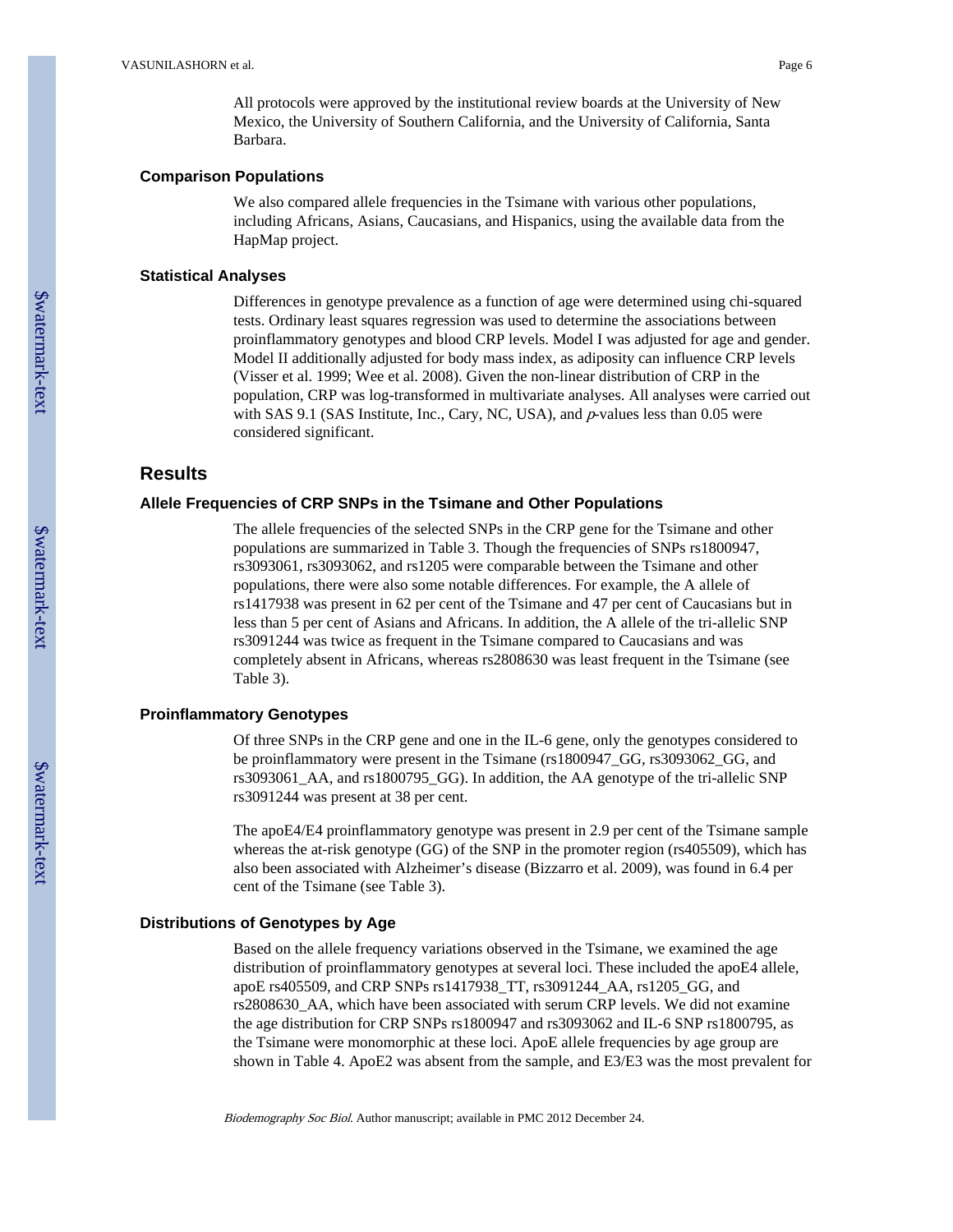all age groups (range: 68 to 76 per cent), followed by E3/E4 (range: 21 to 27 per cent). E4/ E4 was the least prevalent (range: 0 to 5 per cent), and there was a slightly higher proportion of E4/E4 at ages 60<sup>+</sup> compared to earlier ages. There was a non-significant positive trend between age and the frequency of E4/E4 ( $r = 0.05$ ,  $p = 0.13$ ). CRP genotypes showed divergent trends with age (see Table 4), with rs3091244\_AA exhibiting the strongest association with age: 42.0 per cent among ages 5 to 9, 42.8 per cent among ages 10 to 59, and 30.3 per cent among adults age  $60^+$ ;  $p < 0.03$ ). For the other genotypes at rs3091244, less age group variation was observed, with the range of frequencies by age being 0 to 1.7 per cent for rs3091244\_CT; 16.0 to 19.3 per cent for CC; 0 to 2.5 per cent for AT; and 39.6 to 48.7 per cent for AC. These preliminary findings do not support the hypothesis that proinflammatory CRP genotypes favor survival to later ages.

## **Blood CRP and Genotypes**

We next determined whether serum CRP levels differed as a function of genotype. Subjects homozygous for the apoE3 allele had significantly higher CRP levels compared to apoE3/E4 and apoE4/E4 subjects (Figure 2; Table 5). By comparison, there was no relationship between proinflammatory genotypes of apoE SNP rs405509 and CRP SNPs rs1417938, rs3091244, and rs2808630 and blood CRP levels ( $p = 0.81$ ,  $p = 0.48$ ,  $p = 0.21$ , and  $p = 0.44$ , respectively; see Table 5). Adjusting for body mass index did not attenuate the relationship between the apoE4 allele and blood CRP levels or alter the results with the other four SNPs. The proinflammatory genotype of CRP rs1205 was associated with higher levels of blood CRP ( $p = 0.04$ , Model I) but was no longer significant after adjusting for body mass index.

## **Discussion**

This preliminary study of genetic markers in the Tsimane suggests some notable differences in allele frequencies relative to other populations. For example, the apoE2 allele is absent in this relatively large sample of Tsimane subjects, which is consistent with studies of five Brazilian Amazonian tribes (Yanomami, Wayan-Apalai, Wayampi, Arara, Kayapo; Asakawa et al. 1985; Crews et al. 1993; Marin et al. 1997); Mayans of Mexico (Kamboh, Weiss, and Ferrell 1991b); and Australian aborigines (Kamboh et al. 1991a). The absence of the E2 allele in the Tsimane and these other populations may be due to selection or genetic drift. However, based on our results, we cannot distinguish between these possibilities. It is also possible that apoE2 is very rare in the Tsimane, which precluded its detection in the number of samples we analyzed in this study. It is interesting to note that in Europeanderived populations, apoE2 is associated with higher triglyceride levels (Genest 2003; Eichner et al. 2002), which is a metabolic phenotypes not exhibited by the Tsimane.

In addition, we did not find support for our hypothesis that proinflammatory alleles of apoE and CRP would favor survival to later ages, although the apoE4 allele was observed at slightly, but not significantly, higher frequency in older Tsimane. With a larger sample, this difference could be significant, which could indicate that, under the environmental conditions in which the Tsimane live, subjects carrying apoE4 have greater survival to older age (Finch 2007; Finch and Morgan 2007). Such an observation would be opposite to trends for lower survival of E4 carriers at older ages in United States and European populations where infection levels are lower (Ewbank 2004; Gerdes et al. 2000; Rontu et al. 2006).

The different genotype distribution with age for rs3091244 (CRP) suggests an age difference in the distribution of the AA proinflammatory genotype, but additional studies will be required to confirm this relationship. We also observed an association of the apoE4 allele with CRP in the Tsimane, where apoE3/E4 and apoE4/E4 carriers had lower levels compared to apoE3/E3 subjects (see Figure 2); the correlation remained significant after adjustment for body mass index. Similar associations with apoE4 have been reported in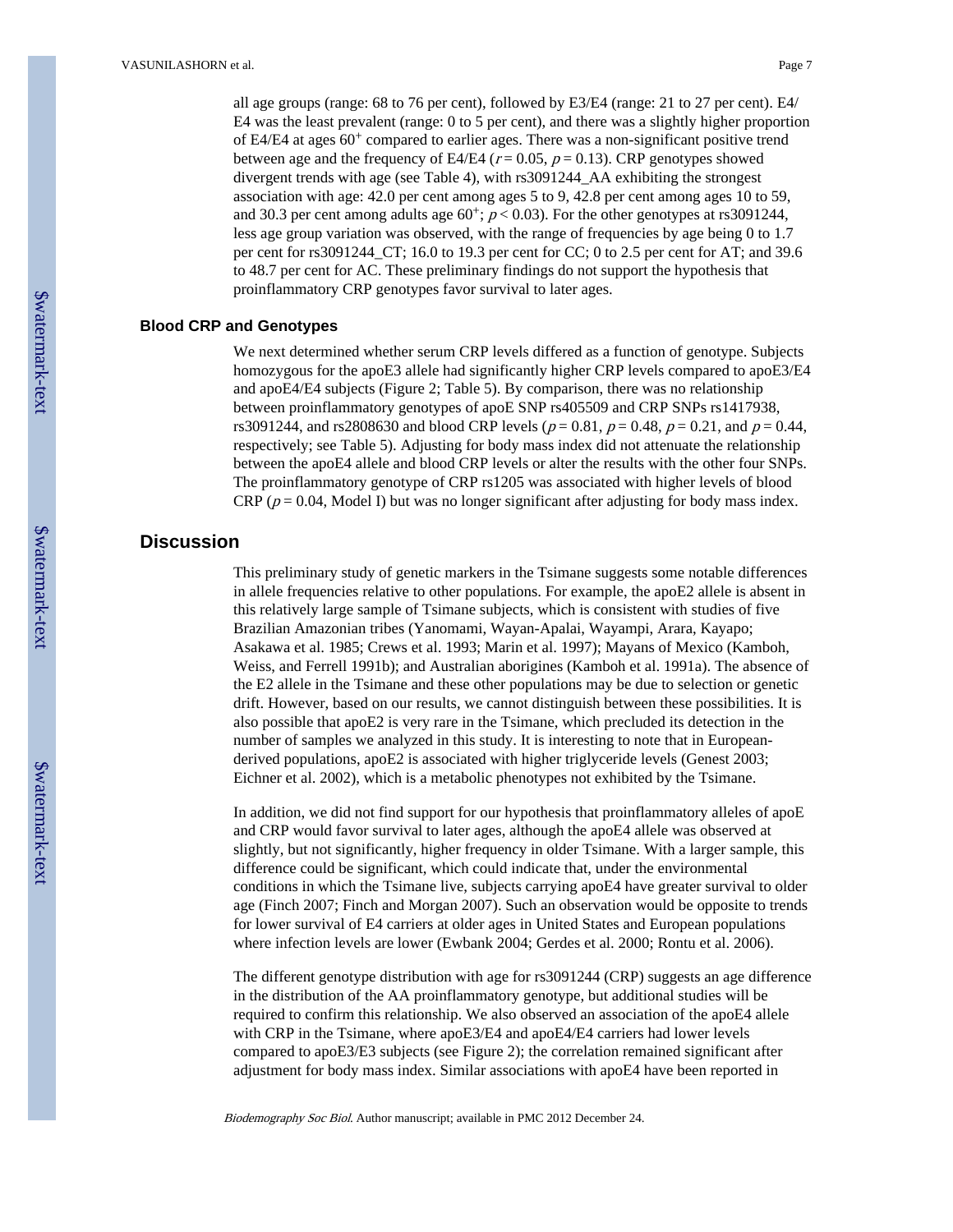Finnish nonagenarians (Rontu et al. 2006), U.S. Latinos, and Japanese-Americans (Aiello, Nguyen, and Haan 2008; Austin et al. 2004). These associations could arise from various mechanisms, including differential binding of apoE4 to very-low-density lipoprotein cholesterol (Austin et al. 2004) and hepatic clearance of CRP with involvement of the mevalonate pathway (Rontu et al. 2006).

We note some limitations of our study. For example, infants and children younger than than age 5 were not included in our analysis but will be included in future studies. In addition, CRP levels based on a single sampling may not accurately represent relationships between genetic variants and inflammatory phenotypes, as CRP levels can vary substantially during infection and are influenced by other genes, such as interleukin (IL)-1, and IL-6. We also acknowledge that the observed allelic associations (or lack thereof) need to be validated with additional samples to draw any firm conclusions. Moreover, examining individual SNPs and their associations with a given phenotype must be interpreted cautiously due to linkage disequilibrium with other variants, which can vary across genomic regions and have not been determined in an isolated and unique population such as the Tsimane. Thus, carrying out dense SNP genotyping across loci of interest (e.g., IL-6 or IL-1) in conjunction with quantitating additional biomarkers/cytokines may help to provide a better understanding of the complex relationship between genetic variation and inflammation within the context of Tsimane life history.

A unique aspect of our study pertained to examining the genetic association of single nucleotide polymorphisms with blood CRP levels in an indigenous population living in a highly infectious environment and with elevated levels of inflammation. It is possible that in populations with a high inflammatory burden such as the Tsimane, the association of CRP genotypes that predispose individuals to high basal levels of serum CRP may not be detectable (Hage and Szalai 2007, 2009). By comparison, studies of the Bimoba of Ghana have reported an association between cytokine levels and single nucleotide polymorphisms in the IL-10 gene (Kuningas et al. 2009; May et al. 2009, 2010), although allele frequency distributions were not evaluated as a function of age. Compared to other populations, the indigenous peoples of the Amazonian basin may also harbor unique SNPs and/or lack additional variants as a result of selective pressures from pathogens present in their environment over time.

Future studies in this distinct population that utilize novel genetic/genomics methods, such as genome-wide association studies (Collins et al. 1997; Goldstein 2009; Hardy and Singleton 2009), will contribute to expanding our understanding of the links between environmental factors, genes, selection, and traits relevant to human disease. These data are being further examined in conjunction with a life-history analysis of physical, cognitive, and social factors. In examining the influence of the environment on selective pressures and human genetic diversity, we can begin to better understand and resolve the influence of genetics and the environment on health and age-associated health outcomes.

## **Acknowledgments**

We gratefully acknowledge the Tsimane people for their participation in this study. We also thank the members of the Tsimane Health and Life History Project, especially Dr. Daniel Eid Rodriguez, Dr. Edhitt Cortez Linares, Dr. Karen Arce Ardaya, Jhon Aguilar and Ivan Maldonado. This work was supported by grants from the National Institute on Aging (R01AG024119-01, P30AG17265, R21AG031988, T32AG0037) (HK, MG, EMC); the National Heart, Lung, and Blood Institute (R01HL079353) (HA);, the National Center for Research Resources (M01- RR-00043, RR10600-01, CA62528-01, RR14514-01) (HA); the National Science Foundation (BCS-0136274 and BCS-0422690) (HK, MG); the Keck Foundation (CEF, EMC); the USC Oakley Fellowship Fund (SV); the Ellison Medical Foundation (CEF); and the Ziegler Fund (CEF, EMC).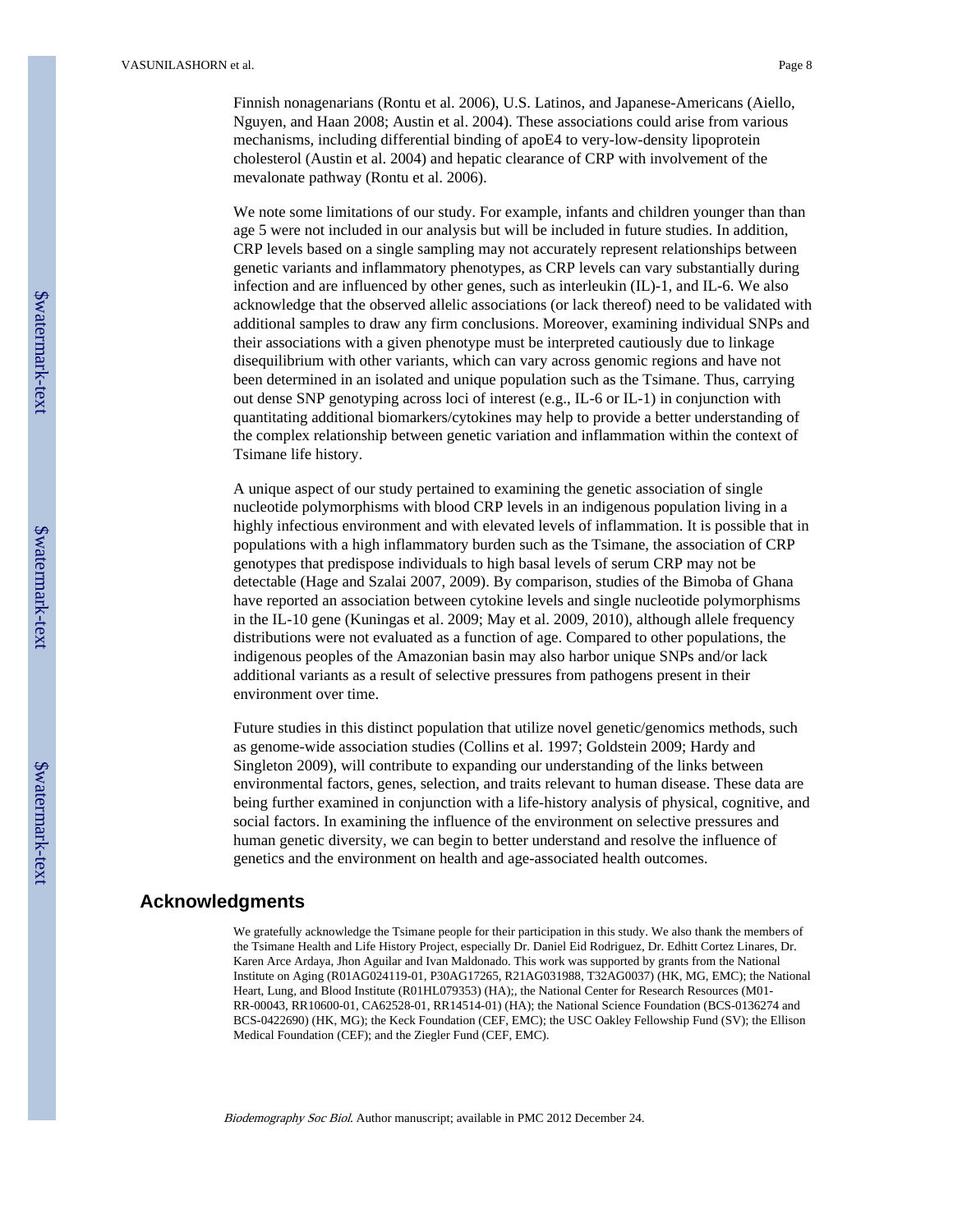## **References**

- Aceves D, Ruiz B, Nuño P, Roman S, Zepeda E, Panduro A. Heterogenity of apolipoprotein E polymorphism in different Mexican populations. Hum Biol. 2006; 78:65–75. [PubMed: 16900882] Aiello AE, Nguyen HO, Haan MN. C-reactive protein mediates the effect of apolipoprotein E on
- cytomegalorvirus infection. J Infect Dis. 2008; 197:34–41. [PubMed: 18171282]
- Asakawa J, Takahashi N, Rosenblum BB, Neel JV. Two-dimensional gel studies of genetic variation in the plasma proteins of Amerindians and Japanese. Hum Genet. 1985; 70:222–230. [PubMed: 4018789]
- Austin MA, Zhang C, Humphries SE, Chadler WL, Talmud PJ, Edwards KL, Leonetti DL, McNeely MJ, Fujimoto WY. Heritability of C-reactive protein and association with apolipoprotein E genotypes in Japanese Americans. Ann Hum Genet. 2004; 68:179–188. [PubMed: 15180698]
- Balding JC, Healy M, Livingstone WJ, White B, Mynett-Johnson L, Cafferkey M, Simth OP. Genomic polymorphic profiles in an Irish population with meningococaemia: Is it possible to predict severity and outcome of disease? Genes Immun. 2003; 4:533–540. [PubMed: 14647192]
- Bamouldi J, Courivaud C, Deschamps M, Mercier P, Ferrand C, Penfornis A, Tiberghien P, Chaolpin JM, Saas P, Ducloux D. IL-6 promoter polymorphism -174 is associated with new-onset of diabetes after transplantation. J Am Soc Nephrol. 2006; 17:2333–2340. [PubMed: 16837641]
- Bizzarro A, Seripa D, Acciarri A, Matera MG, Pilotto A, Tiziano FD, Brahe C, Masullo C. The complex interaction between APOE promoter and AD: an Italian case-control study. Eur J Hum Genet. 2009; 17:938–945. [PubMed: 19172988]
- Brull D, Serrano N, Zito F, Jones L, Montgomery HE, Rumley A, Sharma P, Lowe GD, World MJ, Humphries SE, et al. Human CRP gene polymorphism influences CRP levels: implications for the prediction and pathogenesis of coronary heart disease. Arterioscler Thromb Vasc Biol. 2003; 23:2063–2069. [PubMed: 12842840]
- Carlson CS, Aldred SF, Lee PK, Tracy RP, Schwartz SM, Rieder M, Liu K, Williams D, Iribarren C, Lewis EC, et al. Polymorphisms with the C-reactive protein promoter region are associated with plasma CRP levels. Am J Hum Genet. 2005; 77:64–77. [PubMed: 15897982]
- Charlesworth, B. Evolution in age-structured populations. Cambridge: Cambridge University Press; 1994.
- Charlesworth B. Evolution of senescence: Alzheimer's disease and evolution. Curr Biol. 1996; 6:20– 22. [PubMed: 8805211]
- Chiappelli M, Tampieri C, Tumini E, Porcellini E, Caldarera CM, Nanni S, Branzi A, Lio D, Caruso M, Hoffmann ME, et al. Interleukin-6 gene polymorphism is an age-dependent risk factor for myocardial infarction in men. J Immunogenet. 2005; 32:349–353.
- Collins FS, Guyer MS, Charkravarti A. Variations on a theme: Cataloging human DNA sequence variation. Science. 1997; 278:1580–1581. [PubMed: 9411782]
- Corbo RM, Scacchi R. Apolipoprotein E (APOE) allele distribution in the world. Is APOE4 a 'thrifty' allele? Ann Hum Genet. 1999; 63:301–310. [PubMed: 10738542]
- Corder EH, Lannfelt L, Viitanen M, Corder LS, Manton KG, Winblad B, Basun H. Apolipoprotein E genotype determines survival in the oldest old (85 years or older) who have good cognition. Arch Neurol. 1996; 53:418–422. [PubMed: 8624216]
- Crawford DC, Sanders CL, Qin X, Smith JD, Shephard C, Wong M, Witrak L, Rieder MJ, Nickerson DA. Genetic variation is associated with C-reactive protein levels in the Third National Health and Nutrition Examination Survey. Circulation. 2006; 114:2458–2465. [PubMed: 17101857]
- Crews DE, Kamboh MI, Mancilha-Carvalho JJ, Kottke B. Population genetics of apolipoprotein A-4, E, and H polymorphisms in Yanomami Indians of Northwestern Brazil: Associations with lipids, lipoproteins, and carbohydrate metabolism. Hum Biol. 1993; 65:211–224. [PubMed: 8449482]
- Das M, Pal S, Ghosh A. Apolipoprotein E gene polymorphism and dyslipidaemia in adult Asian Indians: A population based study from Calcutta, India. Indian J Hum Genet. 2008; 14:87–91. [PubMed: 20300302]
- de Craen AJM, Posthuma D, Remarque EJ, van den Biggelaar AHJ, Westendorp RGJ, Boomsma DI. Heritability estimates of innate immunity: An extended twin study. Genes Immun. 2005; 6:167– 170. [PubMed: 15674372]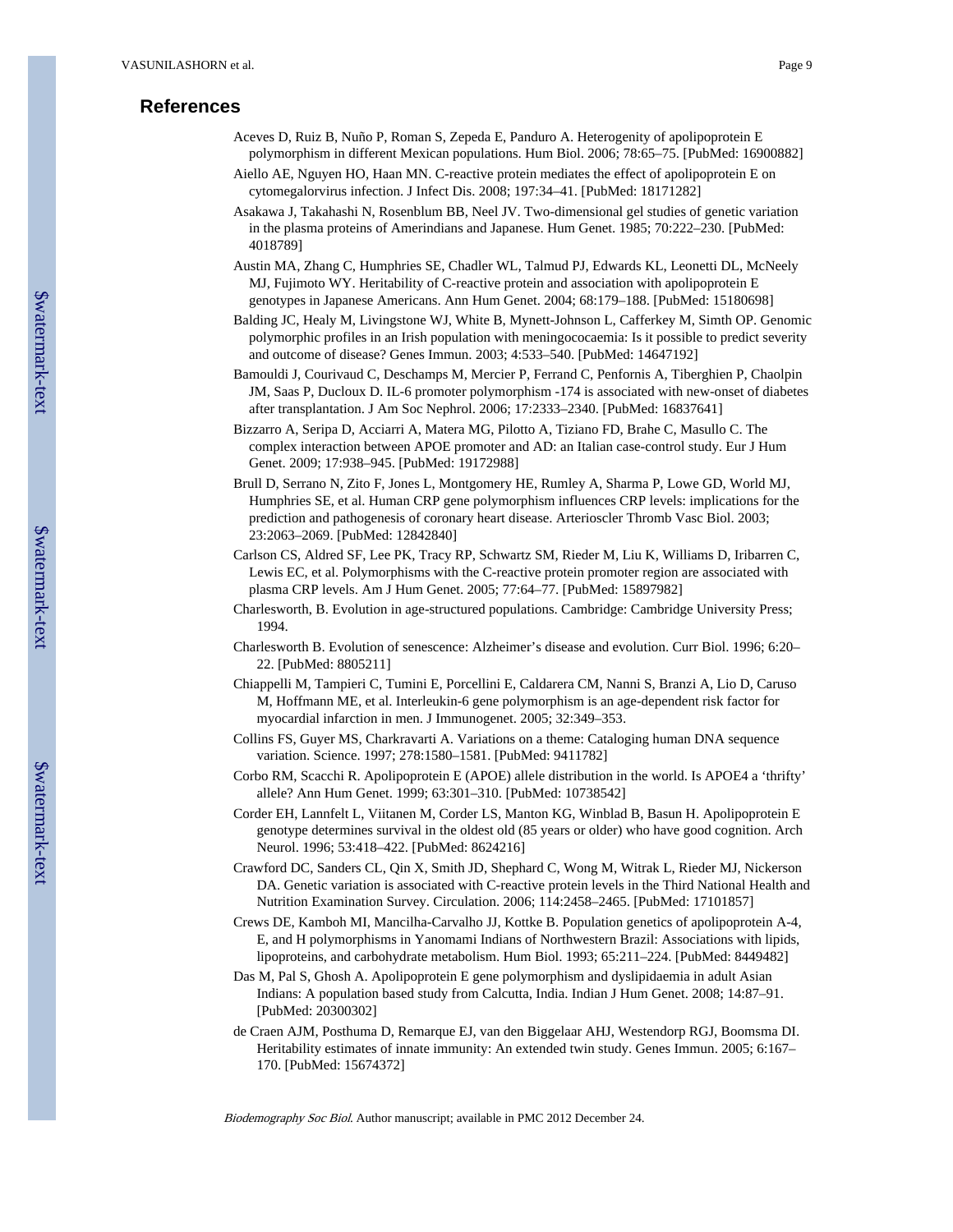- Demarchi DA, Salzano FM, Altuna ME, Fiegenbaum M, Hill K, Hurtado AM, Tsunetto LT, Petzl-Erler ML, Hutz MH. APOE polymorphism distribution among Native Americans and related populations. Ann Hum Biol. 2005; 32:351–365. [PubMed: 16099779]
- Drabe N, Zund G, Grunenfelder J, Sprenger M, Hoerstrup SP, Bestmann I, Maly FE, Turina M. Genetic predisposition in patients undergoing cardiopulmonary bypass surgery is associated with an increase of inflammatory cytokines. Eur J Cardio-Thorac Surg. 2001; 20:609–613.
- Drenos F, Kirkwood TBL. Selection on alleles affecting human longevity and late-life disease: The example of Apolipoprotein E. PLoS One. 2010; 5:10022.
- Drenos F, Westendorp R, Kirkwood TBL. Trade-off mediated effects on the genetics of human survival caused by increasingly benign living conditions. Biogerontology. 2006; 7:287–295. [PubMed: 16823604]
- Dupuis J, Larson MG, Vasan RS, Massaro JM, Wilson PW, Lipinska I, Corey D, Vita JA, FKeaney J Jr, Benjamin EJ. Genome scan of systemic biomarkers of vascular inflammation in the Framingham Heart Study: evidence for susceptibility loci on 1q. Atherosclerosis. 2005; 182:307– 314. [PubMed: 16159603]
- Eichner JE, Dunn ST, Perveen G, Thompson DM, Stewart KE, Stroehla BC. Apolipoprotein E polymorphism and cardiovascular disease: A HuGE Review. Am J Epidemiol. 2002; 155:487– 495. [PubMed: 11882522]
- Eiriksdottir G, Smith AV, Aspelund T, Hafsteinsdottir SH, Olafsdottir E, Launer LJ, Harris TB, Gudnason V. The interaction of adiposity with the CRP gene affects CRP levels: Age, Gene/ Environment Susceptibility-Reykjavik Study. Int J Obesity. 2009; 33:267–272.
- Erlinger TP, Platz EA, Rifai N, Helzlsouer KJ. C-reactive protein and the risk of incident colorectal cancer. JAMA. 2004; 291:585–590. [PubMed: 14762037]
- Ewbank DC. The APOE gene and differences in life expectancy in Europe. J Gerontol Biol Sci Med Sci. 2004; 59:16–20.
- Ewbank DC. Differences in the association between apolipoprotein E genotype and mortality across populations. J Gerontol Biol Sci Med Sci. 2007; 62:899–907.
- Fabris C, Toniutto P, Bitetto D, Minisini R, Smirne C, Caldato M, Pirisi M. Low fibrosis progression of recurrent hepatitis C in apolipoprotein E epsilon4 carriers: Relationship with the blood lipid profile. Liver Int. 2005; 25:1128–1135. [PubMed: 16343062]
- Finch, CE. The biology of human longevity. Burlington, MA: Elsevier; 2007.
- Finch CE, Crimmins EM. Inflammatory exposure and historical changes in human life-spans. Science. 2004; 305:1736–1739. [PubMed: 15375259]
- Finch CE, Morgan TE. Systemic inflammation, infection, apoE alleles, and Alzheimer disease: A position paper. Curr Alzheimer Res. 2007; 4:185–189. [PubMed: 17430245]
- Finch CE, Stanford CB. Meat-adaptive genes and the evolution of slower aging in humans. Q Rev Biol. 2004; 79:3–50. [PubMed: 15101252]
- Flint J, Harding RM, Boyce AJ, Clegg BB. The population genetics of the haemoglobinopathies. Baillieres Clin Haematol. 1998; 11:1–51. [PubMed: 10872472]
- Franceschi C, Bonafe M, Valensin S, Olivieri F, De Luca M, Ottavini E, Benedictis G. Inflammaging. An evolutionary perspective on immunosenescence. Ann N Y Acad Sci. 2000; 908:244–254. [PubMed: 10911963]
- Franceschi C, Olivieri F, Marchegiani F, Cardelli M, Cavallone L, Capri M, Salvioli S, Valensin S, De Bendicitis G, Di Iorio A, et al. Genes involved in immune response/inflammation, IGF1/insulin pathway and response to oxidative stress play a major role in the genetics of human longevity: the lesson of centenarians. Mech Aging Develop. 2005; 126:351–361.
- Friedman GE, Klatsky AL, Siegelaub AB. The leukocyte count as a predictor of myocardial infarction. N Engl J Med. 1974; 290:1275–1278. [PubMed: 4827627]
- Gajra B, Candlish JK, Sha N, Mak JW, Tay JSH. Effect of apolipoprotein E variants on plasma lipids and apolipoproteins in the Orang Asli ('Aborigines') of Malaysia. Hum Hered. 1994; 44:209–213. [PubMed: 8056432]
- Genest J. Lipoprotein disorders and cardiovascular risk. J Inherit Metab Dis. 2003; 26:267–287. [PubMed: 12889666]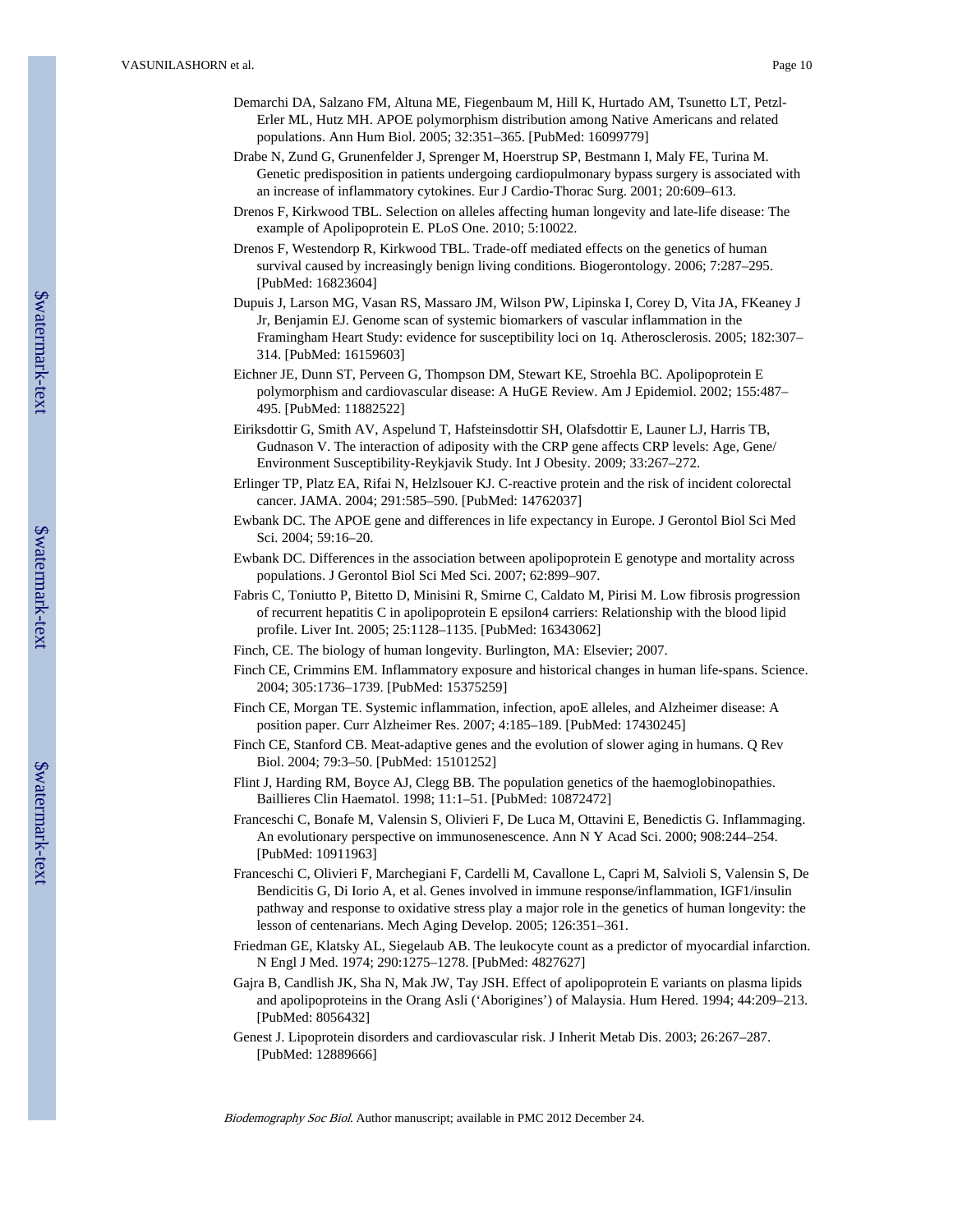- Gerdes LU I, Klausen C, Sihm I, Faergeman O. Apolipoprotein E polymorphism in a Danish population compared to findings in 45 other study populations around the world. Genet Epidemiol. 1992; 9:155–167. [PubMed: 1381696]
- Gerdes LU, Gerdes C, Hansen PS, Klausen IC, Faergaeman O, Dyerberg J. The apolipoprotein E polymorphism in Greenland Inuit in its global perspective. Hum Genet. 1996; 98:546–550. [PubMed: 8882873]
- Gerdes LU, Jeune B, Ranberg KA, Nybo H, Vaupel JW. Estimation of apolipoprotein E genotypespecific relative mortality risks from the distribution of genotypes in centenarians and middle-aged men: Apolipoprotein E genes is a "frailty gene," not a "longevity gene". Genet Epidemiol. 2000; 19:202–210. [PubMed: 11015124]
- Goldstein DB. Common genetic variation and human traits. N Engl J Med. 2009; 360:1696–1698. [PubMed: 19369660]
- Grunenfelder J, Umbehr M, Plass A, Bestmann L, Maly FE, Zèund G, Turina M. Genetic polymorphisms of apolipoprotein E4 and tumor necrosis factor beta as predisposing factors for increased inflammatory cytokines after cardiopulmonary bypass. J Thorac Cardiovasc Surg. 2004; 128:92–97. [PubMed: 15224026]
- Gurven M, Kaplan H, Supa AZ. Mortality experience of Tsimane Amerindians of Bolivia: Regional variation and temporal trends. Am J Hum Biol. 2007; 19:376–398. [PubMed: 17421012]
- Gurven M, Kaplan H, Winking J, Finch C, Crimmins EM. Aging and inflammation in two epidemiological worlds. J Gerontol Biol Sci Med Sci. 2008; 63:196–199.
- Hage FG, Szalai AJ. C-reactive protein gene polymorphisms, C-reactive protein blood levels, and cardiovascular disease risk. J Am Coll Cardiol. 2007; 50:1115–1122. [PubMed: 17868801]
- Hage FG, Szalai AJ. The role of C-reactive protein polymorphisms in inflammation and cardiovascular risk. Curr Atheroscler Rep. 2009; 11:124–130. [PubMed: 19228486]
- [accessed April 15, 2010] HapMap Website. [http://hapmap.ncbi.nlm.nih.gov/cgi-perl/gbrowse/](http://hapmap.ncbi.nlm.nih.gov/cgi-perl/gbrowse/hapmap27_B36/#search) [hapmap27\\_B36/#search](http://hapmap.ncbi.nlm.nih.gov/cgi-perl/gbrowse/hapmap27_B36/#search)
- Hardy J, Singleton A. Genomewide association studies and human disease. N Engl J Med. 2009; 360:1759–1768. [PubMed: 19369657]
- Harpending H, Cochran G. Genetic diversity and genetic burden in humans. Infect Genet Evol. 2006; 6:154–162. [PubMed: 16246638]
- Huang HY, Thuita L, Strickland P, Hoffman SC, Comstock GW, Helzlsouer K. Frequencies of single nucleotide polymorphisms in genes regulating inflammatory responses in a community-based population. BMC Genet. 2007; 8:7. [PubMed: 17355643]
- Huang YD. Apolipoprotein E and Alzheimer disease. Neurology. 2006; 66:79–85. International Still's Disease Foundation Web site: [http://www.stillsdisease.org/lab\\_tests/cbc](http://www.stillsdisease.org/lab_tests/cbc).
- Kamboh MI, Sepehrnia B, Ferrell RE. Genetic studies of human apolipoproteins: VI. Common polymorphism of apolipoprotein E in blacks. Dis Markers. 1989; 7:49–55. [PubMed: 2714047]
- Kamboh MI, Bhatia KK, Ferrell RE. Genetic of human apolipoproteins: XII. Population genetics of apolipoproteins in Papua New Guinea. Am J Hum Biol. 1990; 2:17–23.
- Kamboh MI, Serjeantson SW, Ferrell RE. Genetic studies of human apolipoproteins: XVIII. Apolipoprotein polymorphisms in Australian Aborigines. Hum Biol. 1991a; 63:179–186. [PubMed: 2019410]
- Kamboh MI, Weiss KM, Ferrell RE. Genetic studies of human apolipoproteins: XVI. APOE polymorphism and cholesterol levels in the Mayans of the Yucatan peninsula, Mexico. Clin Genet. 1991b; 39:26–32. [PubMed: 1997212]
- Kathiresan S, Larson MG, Vasan RS, Guo C-Y, Gona P, Keaney JF Jr, Wilson PWF, Newton-Cheh C, Musone Camargo SLAL, et al. Contribution of clinical correlates and 13 C-reactive protein gene polymorphisms to interindividual variability in serum C-reactive protein level. Circulation. 2006; 116:1415–1423. [PubMed: 16534007]
- Khor CC, Vannberg FO, Chapman SJ, Guo H, Wong SH, Walley AJ, et al. CISH and susceptibility to infectious diseases. N Engl J Med. 2010; 362:2092–2101. [PubMed: 20484391]
- Kovacs A, Green F, Hansson LO, Lundman P, Samnegard A, Boquist S, Ericsson CG, Watkins H, Hamsten A, Tornvall P. A novel common single nucleotide polymorphism in the promoter region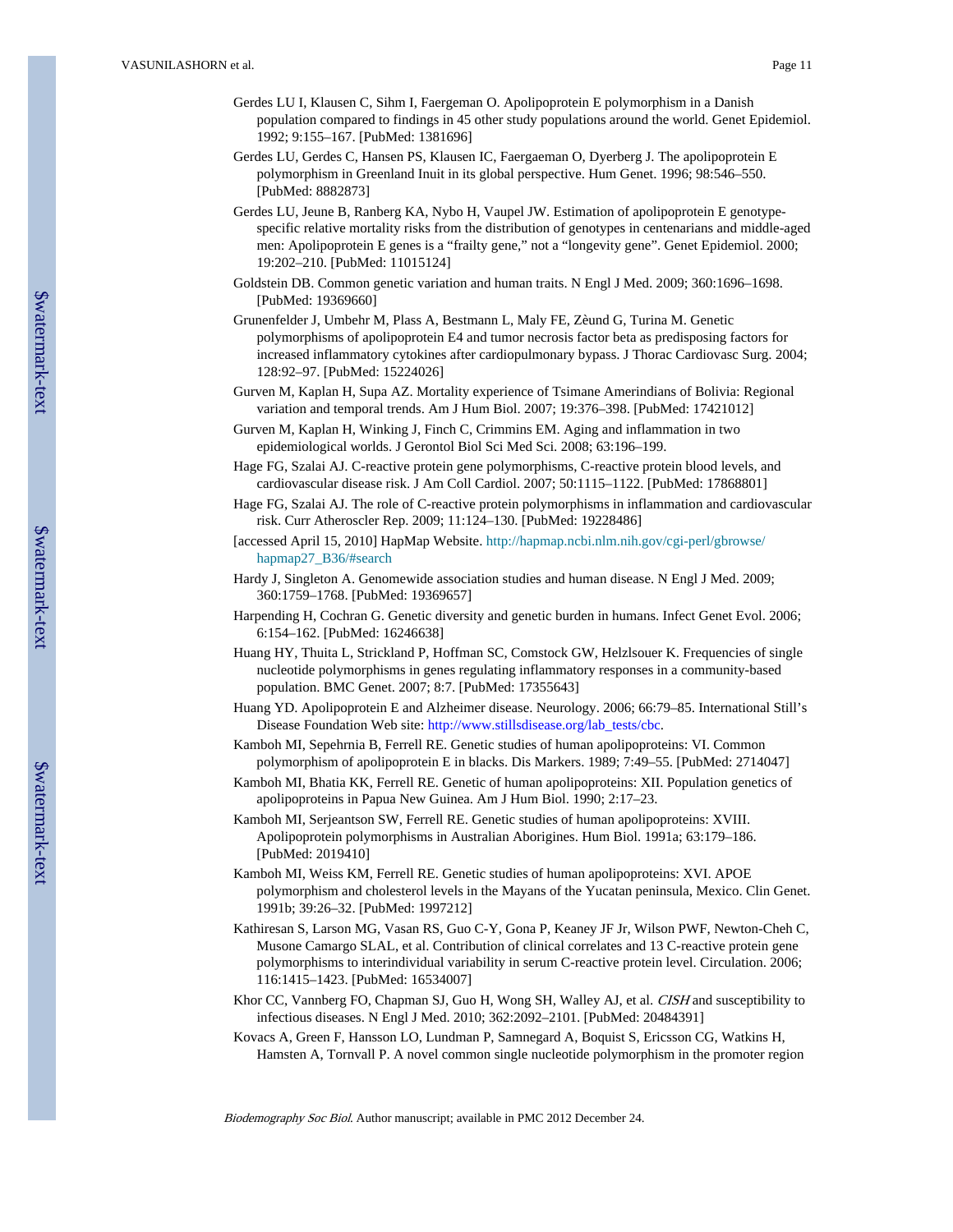of the C-reactive protein gene associated with the plasma concentration of C-reactive protein. Atherosclerosis. 2005; 178:193–198. [PubMed: 15585218]

- Kuningas M, May Tamm L, Dvan Bodegom R, van den Biggelaar AHJ, Meij JJ, Frölich M, Ziem JB, Suchiman HED, Metspalu A, et al. Selection for genetic variation inducing pro-inflammatory response under adverse environmental conditions in a Ghanaian population. PLoS One. 2009; 4:7795.
- Lahoz C, Schaefer EJ, Cupples LA, Wilson PWF, Levy D, Osgood D, Parpos S, Pedro-Botet J, Daly JA, Ordovas JM. Apolipoprotein E genotype and cardiovascular disease in the Framingham Heart Study. Atherosclerosis. 2001; 154:529–537. [PubMed: 11257253]
- Lange LA, Carlson CS, Hindorff LA, Lange EM, Walston J, Durda JP, Cushman M, Bis JC, Zeng D, Lin D, et al. Association of polymorphisms in the CRP gene with circulating C-reactive protein levels and cardiovascular events. JAMA. 2006; 296:2703–2711. [PubMed: 17164456]
- Lehtinen S, Luoma P, Lehtimäki T, Näyhä S, Hassi J, Nikkari T. Differences in genetic variation of apolipoprotein E in Lapps and Finns [abstract]. Atherosclerosis. 1994; 109:263.
- Livak KJ. SNP genotyping by the 5–nuclease reaction. Methods Mol Biol. 2003; 212:129–147. [PubMed: 12491907]
- López C, Saravia C, Gomez A, Hoebeke J, Patarroyo MA. Mechanisms of genetically-based resistance to malaria. Gene. 2010; 467:1–12. [PubMed: 20655368]
- Mahley RW. Apolipoprotein E: Cholesterol transport protein with expanding role in cell biology. Science. 1988; 240:622–630. [PubMed: 3283935]
- Mahley RW, Rall SC Jr. Apolipoprotein E: Far more than a lipid transport protein. Annu Rev Ergon Hum Genet. 2000; 1:507–537.
- Marin GB, Tavella MH, Guerreiro JF, Santos SEB, Zago MA. Absence of the E2 allele of apolipoprotein in Amerindians. Brazilian J Genet. 1997; 20:741–743.
- May L, van den Biggelaar AHJ, van Bodegom D, Meij HJ, de Craen AJM, Amankwa J, Frölich M, Kuningas M, Westendorp RGJ. Adverse environmental conditions influence age-related innate immune responsiveness. Immun Aging. 2009; 6:7.
- May L, van Bodegom D, Frölich M, van Lieshout L, Slagboom PE, Westendorp RG, Kuningas M. Polymorphisms in TLR4 and TLR2 genes, cytokine production and survival in rural Ghana. Eur J Hum Genet. 2010; 18:480–495.
- McDade TW, Leonard WR, Burhop J, Reyes-Garciá VV, Huanca T, Godoy RA. Predictors of Creactive protein in Tsimane' 2 to 15 year-olds in lowland Bolivia. Am J Phys Anthropol. 2005; 128:906–913. [PubMed: 16118783]
- Nyholt DR, Yu CE, Visscher PM. On Jim Watson's APOE status: Genetic information is hard to hide. Eur J Hum Genetics. 2009; 17:147–150. [PubMed: 18941475]
- Oligati P, Politis A, Malitas P, Albani D, Dusi S, Polito L, De Mauro S, Zisaki A, Piperi C, Samouli E, et al. APOE epsilon-4 allele and cytokine production in Alzheimer's disease. Int J Geriatr Psychiatry. 2010; 25:338–344. [PubMed: 19618379]
- Oriá RB, Patrick PD, Oriá MO, Lorntz B, Thompson MR, Azevedo OG, Lobo RN, Pinkerton F, Guerrant RL, Lima AA. ApoE polymorphisms and diarrheal outcomes in Brazilian shanty town children. Braz J Med Biol Res. 2010; 43:249–256. [PubMed: 20401432]
- Pankow JS, Folsom AR, Cushman M, Borecki IB, Hopkins PN, Eckfeldt JH, Tracy RP. Familial and genetic determinants of systemic markers of inflammation: the NHLBI family heart study. Atherosclerosis. 2001; 154:681–689. [PubMed: 11257270]
- Panza F, Solfrizzi V, Colacicco A, Basile A, D'Introno A, Capurso C, Sabba M, Capurso S, Capurso A. Apolipoprotein E (APOE) polymorphism influences serum APOE levels in Alzheimer's disease patients and centenarians. Neuroreport. 2003; 14:605–608. [PubMed: 12657895]
- Pennington R, Gatenbee C, Kennedy B, Harpending H, Cochran G. Group differences in proneness to inflammation. Infect Genet Evol. 2009; 9:1371–1380. [PubMed: 19804845]
- Ridker PM, Danielson E, Fonseca FAH, Genest J, Gotto AM Jr, Kastelein JJP, Koenig W, Libby P, Lorenzatti AJ, MacFadyen JG, et al. for the JUPITER Study Group. Rosuvastatin to prevent vascular events in men and women with elevated C-reactive protein. N Engl J Med. 2008; 359:2195–2207. [PubMed: 18997196]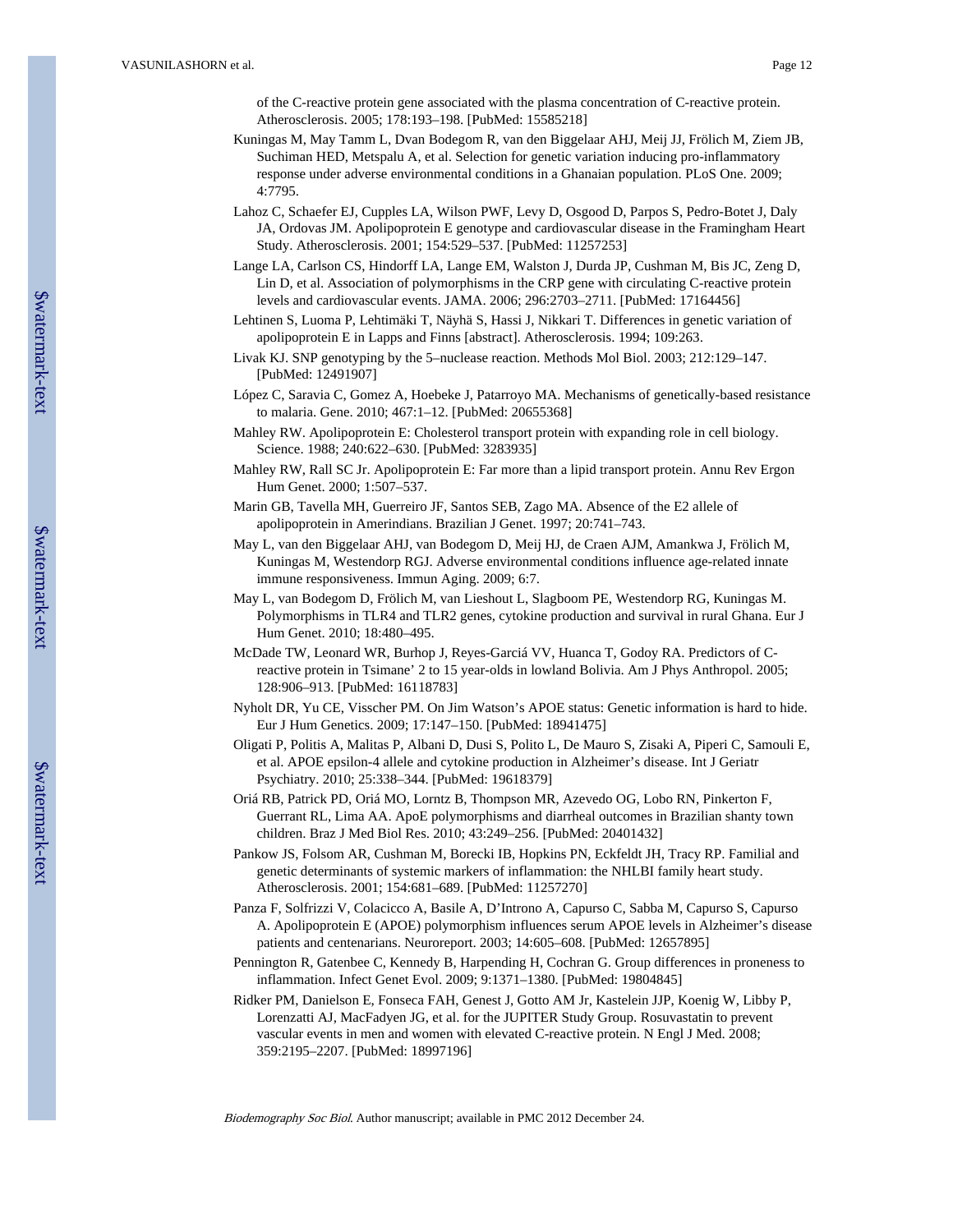- Ridker PM, Danielson Fonseca E, Genest FAHJ, Gotto JAM Jr, Kastelein JJP, Koenig W, Libby P, Lorenzatti AJ, MacFadyen JG, et al. on behalf of the JUPITER Study Group. Reduction in Creactive protein and LDL cholesterol and cardiovascular event rates after initiation of rosuvastatin: A prospective study of the JUPITER trial. Lancet. 2009; 373:1175–1182. [PubMed: 19329177]
- Rizzello V, Liuzzo G, Giannuario GD, Trabetti E, Brugaletta S, Santamaria M, Piro M, Pignatti PF, Maseri A, Biasucci LM, Crea F. 1059G/C polymorphism within the exon 2 of the C-reactive protein gene: relationship to C-reactive protein levels and prognosis in unstable angina. Coronary Artery Dis. 2007; 18:533–538.
- Rontu R, Ojala P, Hervonen A, Goebeler S, Karhunen PJ, Nikkilèa M, Kunnas T, Jylhä M, Eklund C, Hurme M, et al. Apoplipoprotein E genotype is related to plasma levels of C-reactive protein and lipids and to longevity in nonagenarians. Clin Endocrinol. 2006; 64:265–270.
- Rosvall L, Rizzuto D, Wang HX, Winblad B, Graff C, Fratiglioni L. APOE-related mortality: Effect of dementia, cardiovascular disease and gender. Neurobiol Aging. 2009; 20:1545–1551. [PubMed: 18237822]
- Russell AI, Graham DSC, Shepherd C, Robertson CA, Whittaker J, Meeks J, Powell RJ, Isenberg DA, Walport MJ, Vyse TJ. Polymorphism at the C-reactive protein locus influences gene expression and predisposes to systemic lupus erythematosus. Hum Mol Genet. 2004; 13:137–147. [PubMed: 14645206]
- Sakuma N, Iwata S, Ikeuchi R, Ichikawa T, Hibino T, Kamiya Y, Ohte N, Kawaguchi M, Kunimatsu M, Kawahara H, et al. Coexisting type III hyperlipoproteinemia and familial hypercholesterolemia: a case report. Metabolism. 1995; 44:460–465. [PubMed: 7723668]
- Sandholzer C, Delport R, Vermaa H, Utermann G. High frequency of the apo epsilon 4 allele in Khoi San from South Africa. Hum Genet. 1995; 95:46–48. [PubMed: 7814025]
- Schachter F, Faure-DiDelanef L, Guenot F, Rouger H, Froguel P, Lesueur-Ginot L, Cohen D. Genetic associations with human longevity at the APOE and ACE loci. Nat Genet. 1994; 6:29–32. [PubMed: 8136829]
- Scholz W. Interleukin 6 in diseases: Cause or cure? Immunopharmacology. 1996; 31:131–150. [PubMed: 8861740]
- Sepehrnia B, Kamboh MI, Adams Campbell LL, Nwankwo M, Ferrell RE. Genetic studies of human apolipoproteins. VII. Population distribution of polymorphisms of apolipoproteins A-I, A-II, A-IV, C-II, E, and H in Nigeria. Am J Hum Genet. 1988; 43:847–853. [PubMed: 3143263]
- Singh PP, Singh M, Mastana SS. APOE distribution in world populations with new data from India and the UK. Ann Hum Biol. 2006; 33:279–308. [PubMed: 17092867]
- Slattery ML, Wolff RK, Herrick JS, Caan BJ, Potter JD. IL6 genotypes and colon and rectal cancer. Cancer Causes Control. 2007; 18:1095–1105. [PubMed: 17694420]
- Smith JD. Apolipoproteins and aging: Emerging mechanisms. Aging Res. 2002; 1:345– 365.
- Song YQ, Stampfer MJ, Liu SM. Meta-analysis: Apolipoprotein E genotypes and risk for coronary heart disease. Ann Intern Med. 2004; 141:137–147. [PubMed: 15262670]
- Szalai AJ. The biological functions of C-reactive protein. Vascul Pharmacol. 2002; 39:105–107. [PubMed: 12616974]
- Szalai AJ, Wu J, Lange EM, McCrory MA, Langefeld CD, Williams A, Zakharkin SO, George V, Allison DB, Cooper GS, et al. Single-nucleotide polymorphisms in the C-reactive protein (CRP) gene promoter that affect transcription factor binding, alter transcriptional activity, and associate with difference in baseline serum CRP level. J Mol Med. 2005; 83:440–447. [PubMed: 15778807]
- Tanner S, Leonard WR, McDade TW, Reyes-Garcia V, Godoy R, Huanca T. Influence of helminth infections on childhood nutritional status in lowland Bolivia. Am J Hum Biol. 2009; 21:651–656. [PubMed: 19402038]
- Teng M-S, Hsu L-A, Wu S, Chang H-H, Chou HH, Ko Y-L. Association between C-reactive protein gene haplotypes and C-reactive protein gene haplotypes and C-reactive protein levels in Taiwanese: Interaction with obesity. Atherosclerosis. 2009; 204:64–69.
- van Bodegom D, May L, Meij HJ, Westendorp RGJ. Regulation of human life histories. The role of the inflammatory host response. Ann N Y Acad Sci. 2007; 1100:84–97. [PubMed: 17460167]
- Vasunilashorn S, Finch CE, Kim JK, Winking J, Gurven M, Kaplan H, Crimmins EM. Biomarkers of aging in two societies. The US and the Tsimane of Bolivia (forthcoming). 2010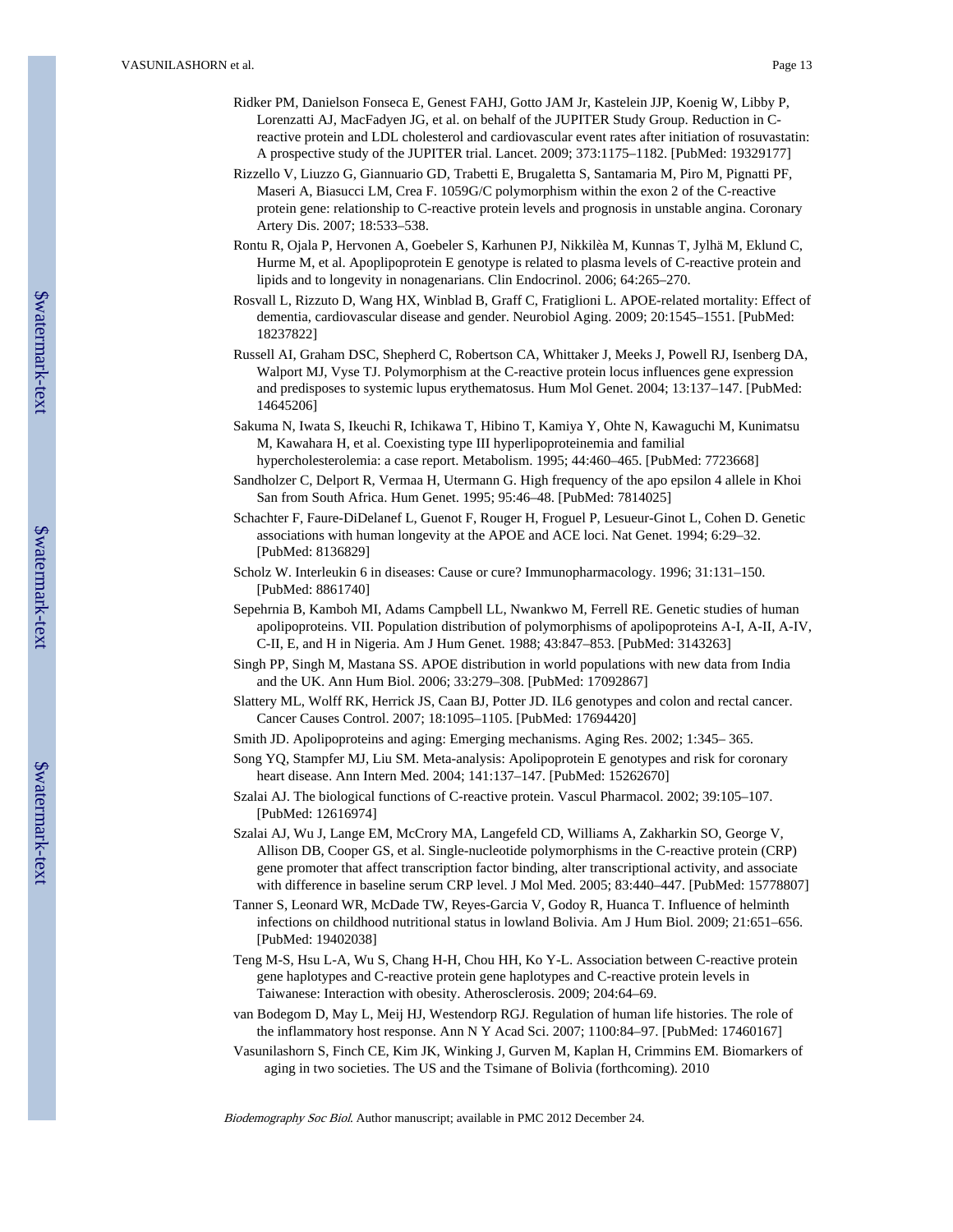- Vasunilashorn S, Crimmins E, Kim JK, Winking J, Gurven M, Kaplan H, Finch C. Blood lipids, infection and inflammatory markers in the Tsimane of Bolivia. Am J Hum Biol. 2010; 22:731– 740. [PubMed: 20721985]
- Visser M, Bouter LM, McQuillan GM, Werner MH, Harris TB. Elevated C-reactive protein levels in overweight and obese adults. JAMA. 1999; 282:2131–2135. [PubMed: 10591334]
- Vitek MP, Brown CM, Colton CA. APOE genotype-specific differences in the innate immune response. Neurobiol Aging. 2009; 30:1350–1360. [PubMed: 18155324]
- Walston J, Arking DE, Fallin D, Li T, Beamer B, Xue Q, Ferrucci L, Fried LP, Chakravarti A. IL-6 gene variation is not associated with increased serum levels of IL-6 muscle, weakness, or frailty in older women. Exp Gerontol. 2005; 40:344–352. [PubMed: 15820616]
- Wee CC, Mukamal KJ, Huang A, Davis RB, McCarthy EP, Mittleman MA. Obesity and C-reactive protein levels among white, black, and Hispanic US adults. Obesity. 2008; 16:875–880. [PubMed: 18379563]
- Wellems TE, Hayton K, Fairhurst RM. The impact of malaria parasitism: from corpuscles to communities. J Clin Invest. 2009; 119:2496–2505. [PubMed: 19729847]
- Wilson PWF, Schaefer EJ, Larson MG, Ordovas JM. Apolipoprotein E alleles and risk of coronary disease—a meta-analysis. Arterioscler Thromb Vascul Biol. 1996; 16:1250–1255.
- Wozniak MA, Itzhaki RF, Faragher EB, Jame MW, Ryder SD, Irving WL. Apolipoprotein E-epsilon 4 protects against severe liver disease caused by hepatitis C virus. Hepatology. 2002; 36:456–463. [PubMed: 12143056]
- Yashin AI, De Benedictis G, Vaupel JW, Tan Q, Andreev KF, Iachine IA, Bonafe M, Valensin S, De Luc M, Carotenuto L, et al. Genes and longevity: Lessons from studies of centenarians. J Gerontol Biol Sci. 2000; 55:319–328.
- Zee RY, Ridker PM. Polymorphism in the human C-reactive protein (CRP) gene, plasma concentrations of CRP, and the risk of future arterial thrombosis. Atherosclerosis. 2002; 162:217–219. [PubMed: 11947917]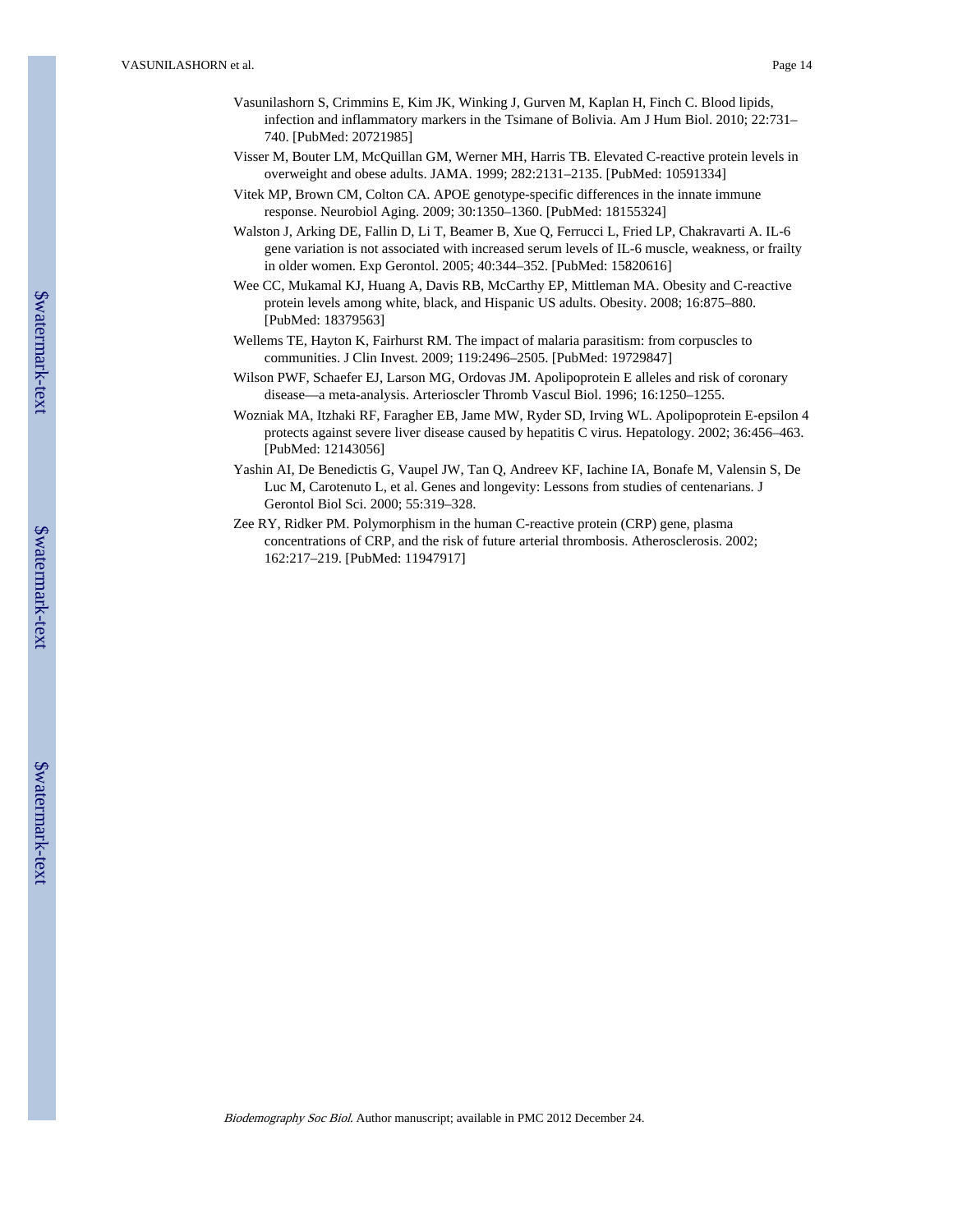



**Figure 1.** Probability of survival (lx) by age in 1950–1989 and 1990–2000 among the Tsimane.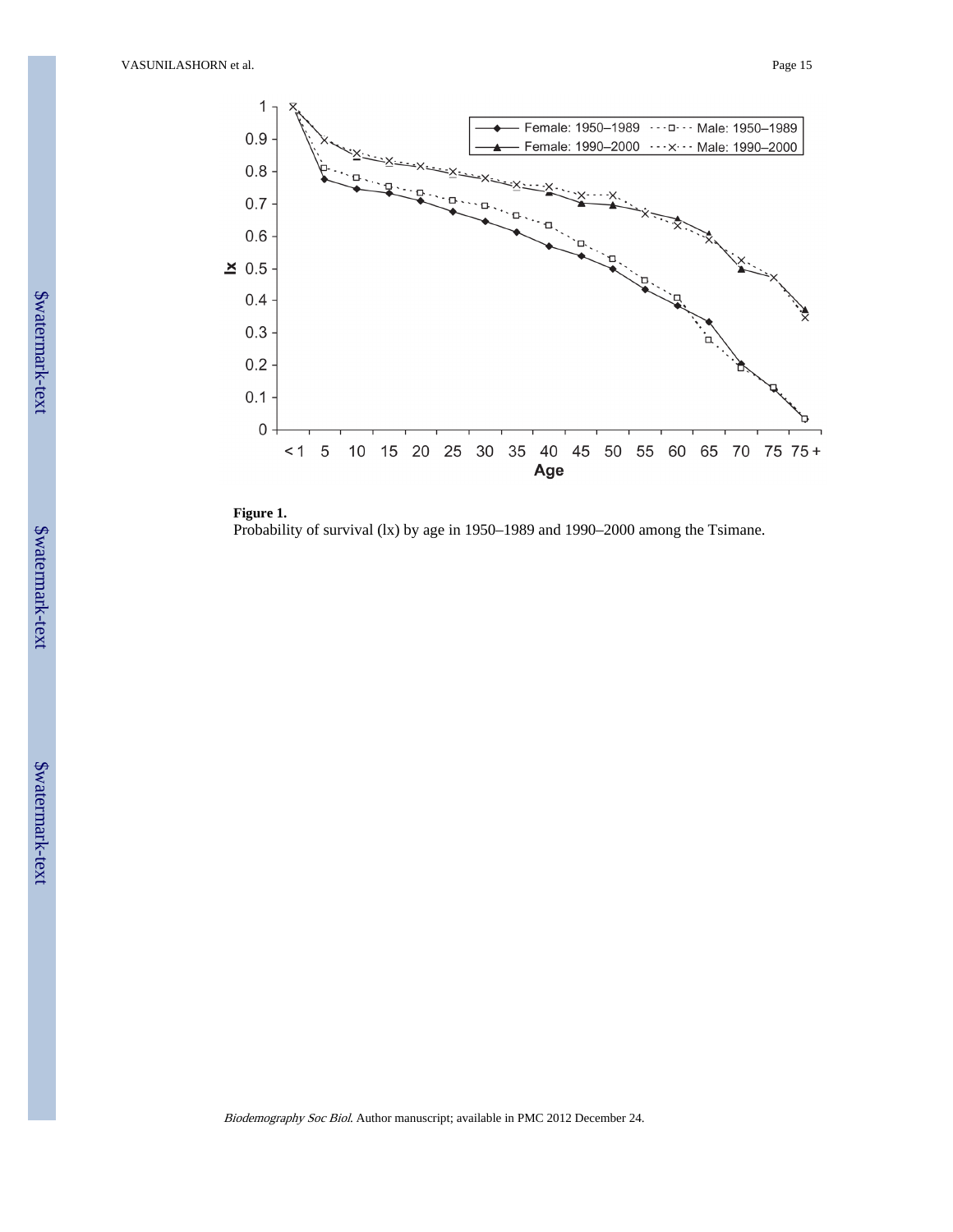

## **Figure 2.**

Serum C-reactive protein (CRP) levels are associated with apolipoprotein E (apoE) alleles.  $*p$  < 0.05. Legend: Blood CRP (mg/dl serum) from all ages in association with apoE alleles. No apoE2 was detected. Further statistical analysis is provided in Table 5.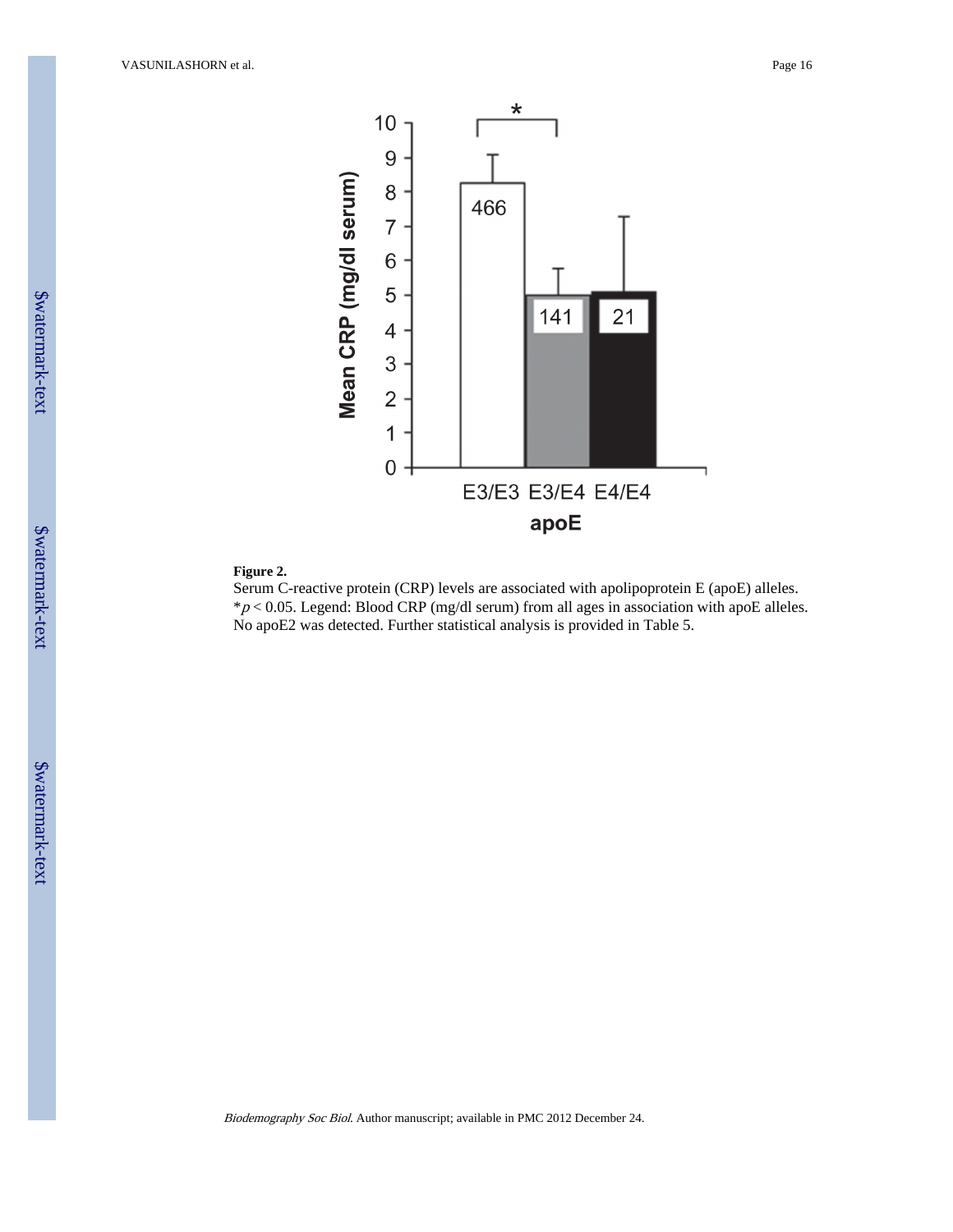## **Table 1**

Clinical characteristics of the Tsimane population

|                                         | No. | Mean (SD) or $%$ | Range            |
|-----------------------------------------|-----|------------------|------------------|
| Age                                     | 917 | 35.8 (19.6)      | $5 - 90$         |
| Males $(\%)$                            | 917 | 49.2             |                  |
| Anthropometric measures                 |     |                  |                  |
| Height (cm)                             | 854 | 149.9 (28.7)     | $81.3 - 178.2$   |
| Males                                   |     | 152.6 (17.9)     |                  |
| Females                                 |     | 147.3 (35.8)     |                  |
| Body mass index $(BMI, kg/m2)$          | 852 | 22.2(4.0)        | $0.7 - 38.1$     |
| Underweight (BMI $\langle 18.5 \rangle$ |     | 19.8             |                  |
| Overweight (BMI<br>25)                  |     | 21.1             |                  |
| Obese (BMI<br>30)                       |     | 3.1              |                  |
| Markers of inflammation and infection   |     |                  |                  |
| C-reactive protein (CRP, mg/l)          | 635 | 7.4(16.2)        | $0.15 - 150.0$   |
| 3(%)                                    |     | 58.9             |                  |
| $3.0 - 9.99(% )$                        |     | 26.6             |                  |
| 10.00(%)                                |     | 14.5             |                  |
| Interleukin-6 $(IL6, pg/ml)$            | 292 | 5.3(7.9)         | $2.0 - 57.4$     |
| $\langle 2.68(9) \rangle$               |     | 40.4             |                  |
| 2.68(%)                                 |     | 59.6             |                  |
| White blood cell count                  | 829 | 10344            | $4,400 - 21,500$ |
| Erythrocyte sedimentation rate          | 831 | 34.7 (19.9)      | $2 - 115$        |

Note: The majority of the % underweight are children age 11.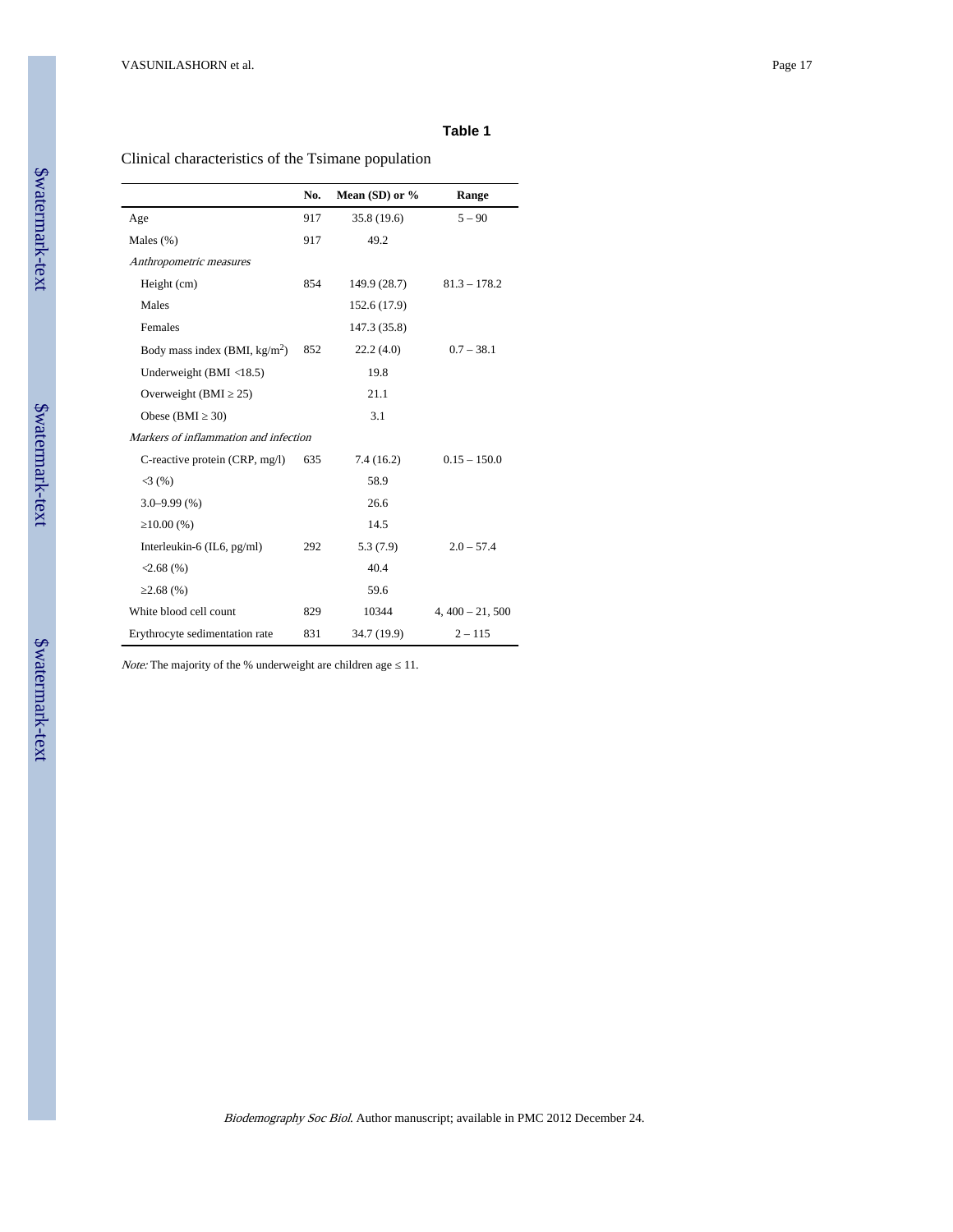## **Table 2**

Proinflammatory genotypes of apolipoprotein E (apoE), C-reactive protein (CRP), and interleukin-6 (IL-6) based on previous studies

| dbSNP Number    | <b>Associated with</b> | <b>Proinflammatory or At-risk Genotype (Reference)</b>                                      | <b>Proinflammatory Genotype in</b><br><b>Tsimane?</b> |
|-----------------|------------------------|---------------------------------------------------------------------------------------------|-------------------------------------------------------|
| rs429358/rs7412 | apoE                   | E4/E4                                                                                       | Yes, E3/E4 alleles present                            |
| rs405509        | apoE                   | GG (Bizarro et al. 2009)                                                                    | Yes, G/T alleles present                              |
| rs1205          | <b>CRP</b>             | GG (Crawford et al. 2006; Eiriksdottir et al. 2009; Lange<br>et al. 2006; Teng et al. 2009) | Yes, G/A alleles present                              |
| rs1417938       | <b>CRP</b>             | TT (Crawford et al. 2006; Lange et al. 2006)                                                | Yes, A/T alleles present                              |
| rs1800947       | <b>CRP</b>             | GG (Crawford et al. 2006; Lange et al. 2006; Rizzello et<br>al. 2007; Teng et al. 2009)     | Yes, only G allele present                            |
| rs3093061       | <b>CRP</b>             | AA (Crawford et al. 2006)                                                                   | Yes, only A allele present                            |
| rs3093062       | <b>CRP</b>             | GG (Szalai et al. 2005)                                                                     | Yes, only G allele present                            |
| rs2808630       | <b>CRP</b>             | AA (Crawford et al. 2006)                                                                   | Yes A/G alleles present                               |
| rs3091244       | <b>CRP</b>             | AA (Kathiresan et al 2006; Ridker et al. 2008; Teng et al.<br>2009)                         | Yes, A/C/T alleles present                            |
| rs1800795       | IL-6                   | GG (Bamouldi et al. 2006; Walston et al. 2005)                                              | Yes, only G allele present                            |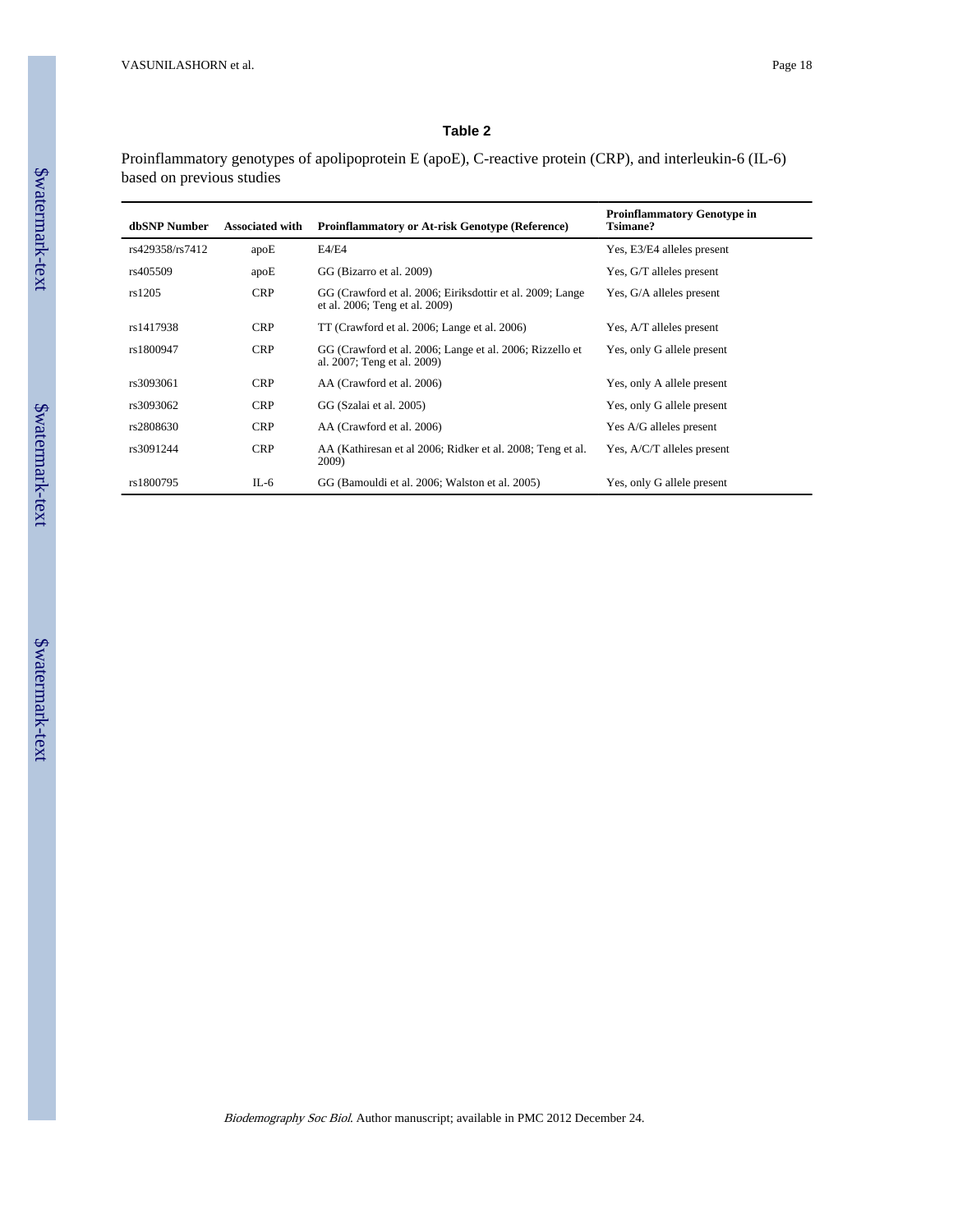\$watermark-text

\$watermark-text

Population-based allele frequencies at C-reactive protein (CRP)-associated SNPs: rs1417938, rs1800947, rs3093061, rs3093062, rs3091244, rs1205, and Population-based allele frequencies at C-reactive protein (CRP)-associated SNPs: rs1417938, rs1800947, rs3093061, rs3093062, rs3091244, rs1205, and rs2808630; apolipoprotein E (apoE)-associated SNP: rs405509; interleukin-6 (IL-6)-associated SNP: rs1800795 rs2808630; apolipoprotein E (apoE)-associated SNP: rs405509; interleukin-6 (IL-6)-associated SNP: rs1800795

|                                                                                                          |                                   |                 |                        | Populations     |                 |                 |                        |                        |
|----------------------------------------------------------------------------------------------------------|-----------------------------------|-----------------|------------------------|-----------------|-----------------|-----------------|------------------------|------------------------|
|                                                                                                          |                                   | African         |                        | Asian           |                 | Caucasian       |                        |                        |
| Tsimane                                                                                                  | African                           | Yoruba          | Asian                  | Han Chinese     | Japanese        | Caucasian       | European               | Hispanic               |
| CRP                                                                                                      |                                   |                 |                        |                 |                 |                 |                        |                        |
| rs1417938                                                                                                |                                   |                 |                        |                 |                 |                 |                        |                        |
| $\begin{array}{c}\n\blacktriangleleft \quad H\n\end{array}$                                              | na<br>$\mathcal{O}$               | 4               | na                     | $\epsilon$      | 5               | 47              | na                     | $\mathbf{n}\mathbf{a}$ |
|                                                                                                          | na<br>$38\,$                      | 96              | na                     | 56              | 95              | 53              | $\mathbf{n}\mathbf{a}$ | $\mathbf{n}\mathbf{a}$ |
| rs1800947                                                                                                |                                   |                 |                        |                 |                 |                 |                        |                        |
| $\circ$ $\circ$                                                                                          | $\mathbf{n}\mathbf{a}$<br>$\circ$ | $\circ$         | $\mathbf{n}\mathbf{a}$ | $\overline{ }$  | $\omega$        | $\circ$         | $\mathbf{n}\mathbf{a}$ | $\rm ^{na}$            |
| 100                                                                                                      | na                                | 100             | na                     | 93              | 57              | 5               | na                     | na                     |
| rs3093061                                                                                                |                                   |                 |                        |                 |                 |                 |                        |                        |
| 100<br>40                                                                                                | 100                               | $\rm ^{na}$     | 54                     | $\rm ^{na}$     | na              | na              | 78                     | $\rm ^{na}$            |
|                                                                                                          | $\circ$<br>$\circ$                | na              | $\circ$                | na              | na              | na              | 22                     | na                     |
| rs3093062                                                                                                |                                   |                 |                        |                 |                 |                 |                        |                        |
|                                                                                                          | $\circ$<br>$\circ$                | na              | na                     | $\circ$         | $\circ$         | $\circ$         | пa                     | $\circ$                |
| $100\,$<br>$\begin{array}{c}\n\uparrow \\ \uparrow\n\end{array}$                                         | $\sharp$                          | na              | na                     | 100             | 100             | 100             | na                     | 54                     |
| rs3091244                                                                                                |                                   |                 |                        |                 |                 |                 |                        |                        |
|                                                                                                          | na<br>$\mathcal{O}$               | $\circ$         | na                     | na              | na              | $\omega$        | пa                     | na                     |
| 37<br>$\begin{array}{c}\n 4 & 0 \\  7 & 0\n \end{array}$                                                 | na                                | 78              | na                     | na              | na              | $\overline{6}$  | na                     | ma                     |
| Ξ                                                                                                        | na                                | 22              | na                     | na              | na              | 36              | na                     | na                     |
| rs1205                                                                                                   |                                   |                 |                        |                 |                 |                 |                        |                        |
| $\mathfrak{L}$<br>$\begin{array}{cc} & \downarrow & \downarrow \\ & \downarrow & \downarrow \end{array}$ | $\overline{4}$                    | $\overline{15}$ | 55                     | 56              | 73              | $\overline{31}$ | 25                     | 33                     |
|                                                                                                          | 86<br>$68\,$                      | 85              | 45                     | $\ddot{4}$      | 27              | $69\,$          | 75                     | 66                     |
| rs2808630                                                                                                |                                   |                 |                        |                 |                 |                 |                        |                        |
| 95<br>$\begin{array}{cc} & \triangle & \heartsuit \end{array}$                                           | 54                                | 82              | $\overline{8}$         | 76              | 89              | $\sqrt{2}$      | 2                      | 76                     |
|                                                                                                          | $\circ$<br>5                      | $\overline{18}$ | $\overline{1}$         | $\overline{24}$ | $\equiv$        | $30\,$          | 36                     | $\overline{24}$        |
| apoE                                                                                                     |                                   |                 |                        |                 |                 |                 |                        |                        |
| rs405509                                                                                                 |                                   |                 |                        |                 |                 |                 |                        |                        |
| $\circ$                                                                                                  | na<br>$\overline{24}$             | 76              | na                     | 34              | $\overline{27}$ | na              | $50\,$                 | na                     |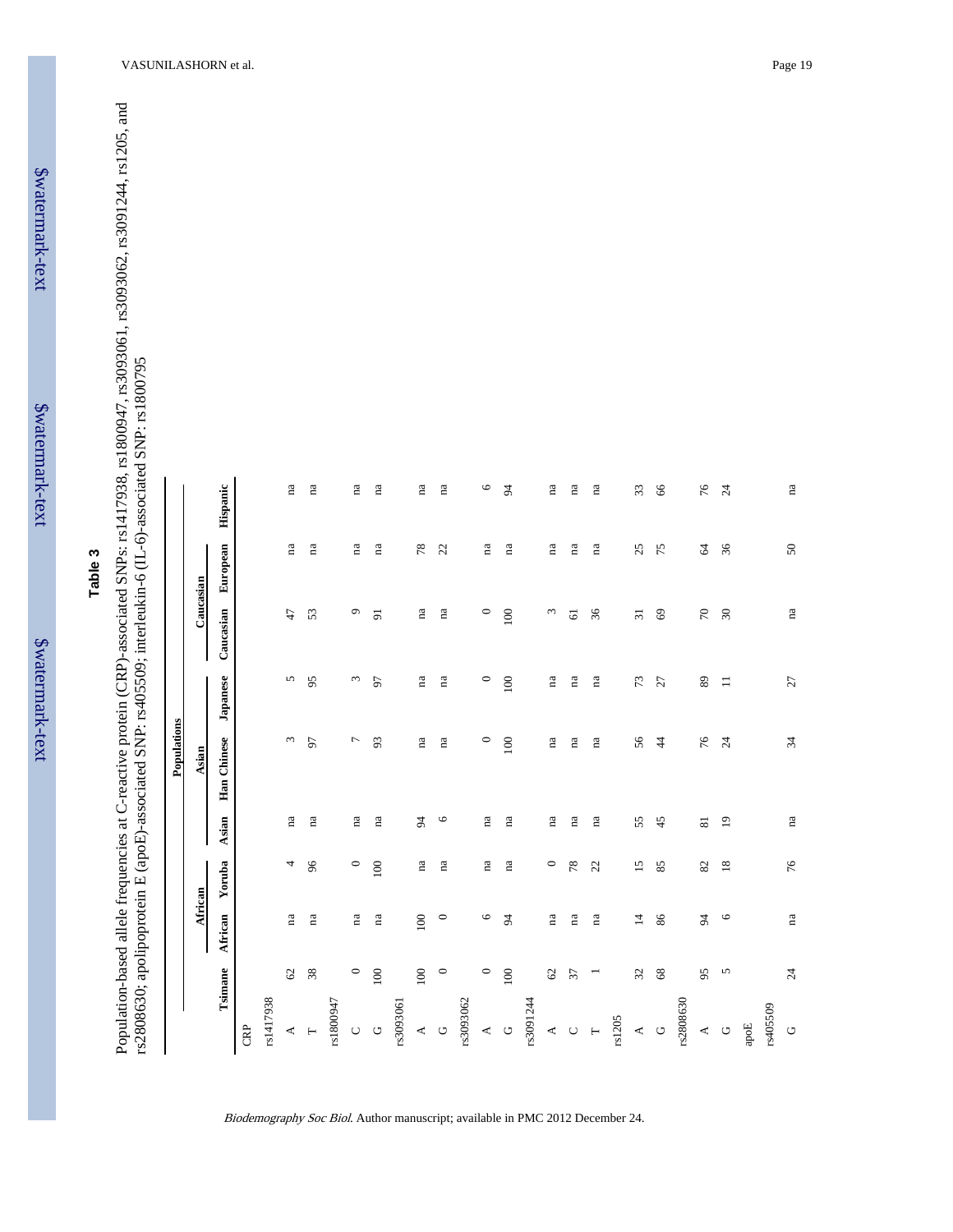| i      |
|--------|
| Ì<br>ŗ |
| h      |
| ţ      |
|        |
| ֦֧֛֓֟  |
|        |

\$watermark-text

\$watermark-text

| $\ddot{\phantom{0}}$<br>$\ddot{\phantom{1}}$ |
|----------------------------------------------|
|                                              |
| <b>AVAL</b>                                  |
|                                              |
| <b>There</b>                                 |
|                                              |
|                                              |
| ר<br>י                                       |
|                                              |
|                                              |

| Tsimane African Yoruba Asian Han Chinese Japanese Caucasian European Hispanic<br>Caucasian<br>$\overline{50}$<br>$\overline{50}$<br>na<br>100<br>73<br>$\frac{66}{5}$<br>Ξ<br>Asian<br>100 100<br>na<br>24<br>African<br>96<br>na<br>76<br>$\approx$<br>rs1800795 |  |  | Populations |  |    |           |
|-------------------------------------------------------------------------------------------------------------------------------------------------------------------------------------------------------------------------------------------------------------------|--|--|-------------|--|----|-----------|
|                                                                                                                                                                                                                                                                   |  |  |             |  |    |           |
|                                                                                                                                                                                                                                                                   |  |  |             |  |    |           |
|                                                                                                                                                                                                                                                                   |  |  |             |  | ິຣ | na        |
|                                                                                                                                                                                                                                                                   |  |  |             |  |    |           |
|                                                                                                                                                                                                                                                                   |  |  |             |  |    |           |
|                                                                                                                                                                                                                                                                   |  |  |             |  | 52 | $\approx$ |
|                                                                                                                                                                                                                                                                   |  |  |             |  | 48 | 80        |

l.

 $\overline{\phantom{a}}$ <br>CEU = Utah residents of Northern and Western European decent; Yoruba = Yoruba people of Nigeria; na = Not available. CEU = Utah residents of Northern and Western European decent; Yoruba = Yoruba people of Nigeria; na = Not available.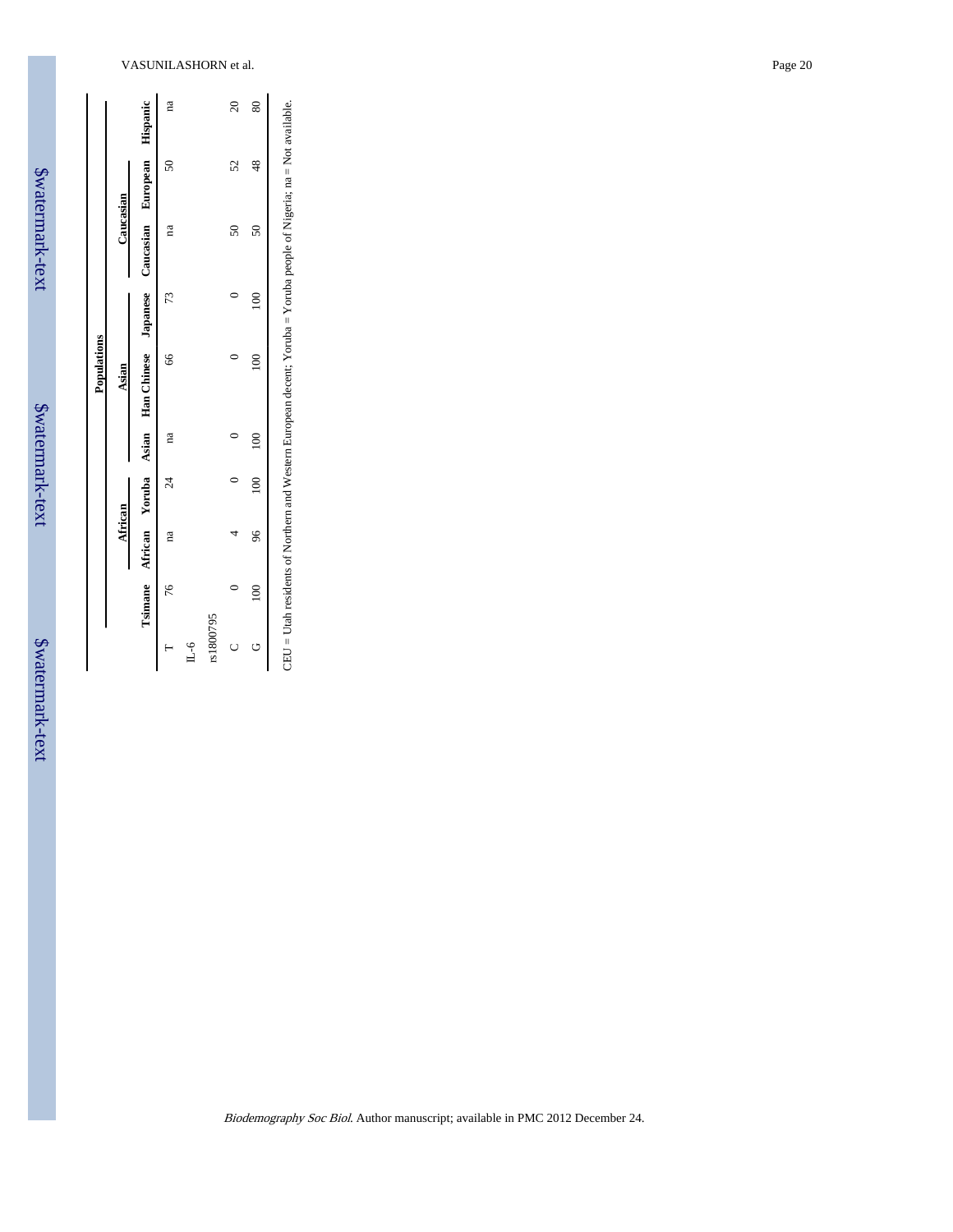\$watermark-text \$watermark-text **Table 4**

Frequency (%) of apolipoprotein E (apoE) and C-reactive protein (CRP) polymorphisms by age group Frequency (%) of apolipoprotein E (apoE) and C-reactive protein (CRP) polymorphisms by age group

| $_{\rm 0.0}$<br>$\mathbf{\hat{g}}^+$<br>5.0<br>36.4<br>57.6<br>30.3<br>21.0<br>30.3<br>42.5<br>5.9<br>48.7<br>43.3<br>26.9<br>46.2<br>14.2<br>68.1<br>2.5<br>19.3<br>$\overline{11}$<br>15.1<br>76.0<br>17.0<br>42.8<br>50.0<br>35.0<br>58.6<br>42.6<br>40.4<br>39.6<br>$6.4\,$<br>37.5<br>$0.3\,$<br>12.5<br>9.4<br>$10 - 59$<br>$21.3$<br>2.7<br>$0.8\,$<br>16.7<br>$\Xi$<br>42.0<br>42.0<br>16.0<br>$0.0\,$<br>49.0<br>0.0<br>$5-9$<br>$74.0$<br>0.0<br>42.0<br>42.0<br>16.0<br>$_{0.0}$<br>42.9<br>6.0<br>22.4<br>26.0<br>$71.4$<br>8.1<br>$6.1\,$<br>Apolipoprotein E<br>$E4/E4$ $^{\ast}$<br>E3/E4<br>E3/E3<br>$\mathbf{A}\mathbf{A}^*$<br>$\rm{G}^{\rm G}$<br>$\rm{G}G^*$<br>$\mathrm{TT}^*$<br>$\forall$<br>$\mathbf{A}\mathbf{T}$<br>$\mathsf{AG}$<br>$\mathsf{AC}$<br>$\forall A$<br>$\mathbf{A}\mathbf{T}$<br>$\rm G$<br>$\mathsf{A}\mathsf{G}$<br>$\overline{G}$<br>$\overline{\text{C}}$<br>$\Gamma$<br>$\rm ^C$<br>apoE |          |     |                |            |
|---------------------------------------------------------------------------------------------------------------------------------------------------------------------------------------------------------------------------------------------------------------------------------------------------------------------------------------------------------------------------------------------------------------------------------------------------------------------------------------------------------------------------------------------------------------------------------------------------------------------------------------------------------------------------------------------------------------------------------------------------------------------------------------------------------------------------------------------------------------------------------------------------------------------------------------|----------|-----|----------------|------------|
|                                                                                                                                                                                                                                                                                                                                                                                                                                                                                                                                                                                                                                                                                                                                                                                                                                                                                                                                       |          | Age |                |            |
|                                                                                                                                                                                                                                                                                                                                                                                                                                                                                                                                                                                                                                                                                                                                                                                                                                                                                                                                       |          |     | $\mathbb{X}^2$ | $p$ -value |
|                                                                                                                                                                                                                                                                                                                                                                                                                                                                                                                                                                                                                                                                                                                                                                                                                                                                                                                                       |          |     |                |            |
|                                                                                                                                                                                                                                                                                                                                                                                                                                                                                                                                                                                                                                                                                                                                                                                                                                                                                                                                       |          |     |                |            |
|                                                                                                                                                                                                                                                                                                                                                                                                                                                                                                                                                                                                                                                                                                                                                                                                                                                                                                                                       |          |     | 6.13           | 0.19       |
|                                                                                                                                                                                                                                                                                                                                                                                                                                                                                                                                                                                                                                                                                                                                                                                                                                                                                                                                       |          |     |                |            |
|                                                                                                                                                                                                                                                                                                                                                                                                                                                                                                                                                                                                                                                                                                                                                                                                                                                                                                                                       |          |     |                |            |
|                                                                                                                                                                                                                                                                                                                                                                                                                                                                                                                                                                                                                                                                                                                                                                                                                                                                                                                                       | rs405509 |     |                |            |
| C-reactive protein                                                                                                                                                                                                                                                                                                                                                                                                                                                                                                                                                                                                                                                                                                                                                                                                                                                                                                                    |          |     | 3.6            | 0.46       |
|                                                                                                                                                                                                                                                                                                                                                                                                                                                                                                                                                                                                                                                                                                                                                                                                                                                                                                                                       |          |     |                |            |
|                                                                                                                                                                                                                                                                                                                                                                                                                                                                                                                                                                                                                                                                                                                                                                                                                                                                                                                                       |          |     |                |            |
| rs1417938                                                                                                                                                                                                                                                                                                                                                                                                                                                                                                                                                                                                                                                                                                                                                                                                                                                                                                                             |          |     |                |            |
|                                                                                                                                                                                                                                                                                                                                                                                                                                                                                                                                                                                                                                                                                                                                                                                                                                                                                                                                       |          |     |                |            |
| rs3091244                                                                                                                                                                                                                                                                                                                                                                                                                                                                                                                                                                                                                                                                                                                                                                                                                                                                                                                             |          |     | 6.62           | 0.16       |
|                                                                                                                                                                                                                                                                                                                                                                                                                                                                                                                                                                                                                                                                                                                                                                                                                                                                                                                                       |          |     |                |            |
|                                                                                                                                                                                                                                                                                                                                                                                                                                                                                                                                                                                                                                                                                                                                                                                                                                                                                                                                       |          |     |                |            |
|                                                                                                                                                                                                                                                                                                                                                                                                                                                                                                                                                                                                                                                                                                                                                                                                                                                                                                                                       |          |     |                |            |
|                                                                                                                                                                                                                                                                                                                                                                                                                                                                                                                                                                                                                                                                                                                                                                                                                                                                                                                                       |          |     | 16.81          | 0.03       |
|                                                                                                                                                                                                                                                                                                                                                                                                                                                                                                                                                                                                                                                                                                                                                                                                                                                                                                                                       |          |     |                |            |
|                                                                                                                                                                                                                                                                                                                                                                                                                                                                                                                                                                                                                                                                                                                                                                                                                                                                                                                                       |          |     |                |            |
|                                                                                                                                                                                                                                                                                                                                                                                                                                                                                                                                                                                                                                                                                                                                                                                                                                                                                                                                       |          |     |                |            |
|                                                                                                                                                                                                                                                                                                                                                                                                                                                                                                                                                                                                                                                                                                                                                                                                                                                                                                                                       |          |     |                |            |
| rs2808630                                                                                                                                                                                                                                                                                                                                                                                                                                                                                                                                                                                                                                                                                                                                                                                                                                                                                                                             | rs1205   |     |                |            |
|                                                                                                                                                                                                                                                                                                                                                                                                                                                                                                                                                                                                                                                                                                                                                                                                                                                                                                                                       |          |     | 4.39           | 0.36       |
|                                                                                                                                                                                                                                                                                                                                                                                                                                                                                                                                                                                                                                                                                                                                                                                                                                                                                                                                       |          |     |                |            |
|                                                                                                                                                                                                                                                                                                                                                                                                                                                                                                                                                                                                                                                                                                                                                                                                                                                                                                                                       |          |     |                |            |
|                                                                                                                                                                                                                                                                                                                                                                                                                                                                                                                                                                                                                                                                                                                                                                                                                                                                                                                                       |          |     |                |            |
|                                                                                                                                                                                                                                                                                                                                                                                                                                                                                                                                                                                                                                                                                                                                                                                                                                                                                                                                       |          |     | 5.14           | 0.27       |
|                                                                                                                                                                                                                                                                                                                                                                                                                                                                                                                                                                                                                                                                                                                                                                                                                                                                                                                                       |          |     |                |            |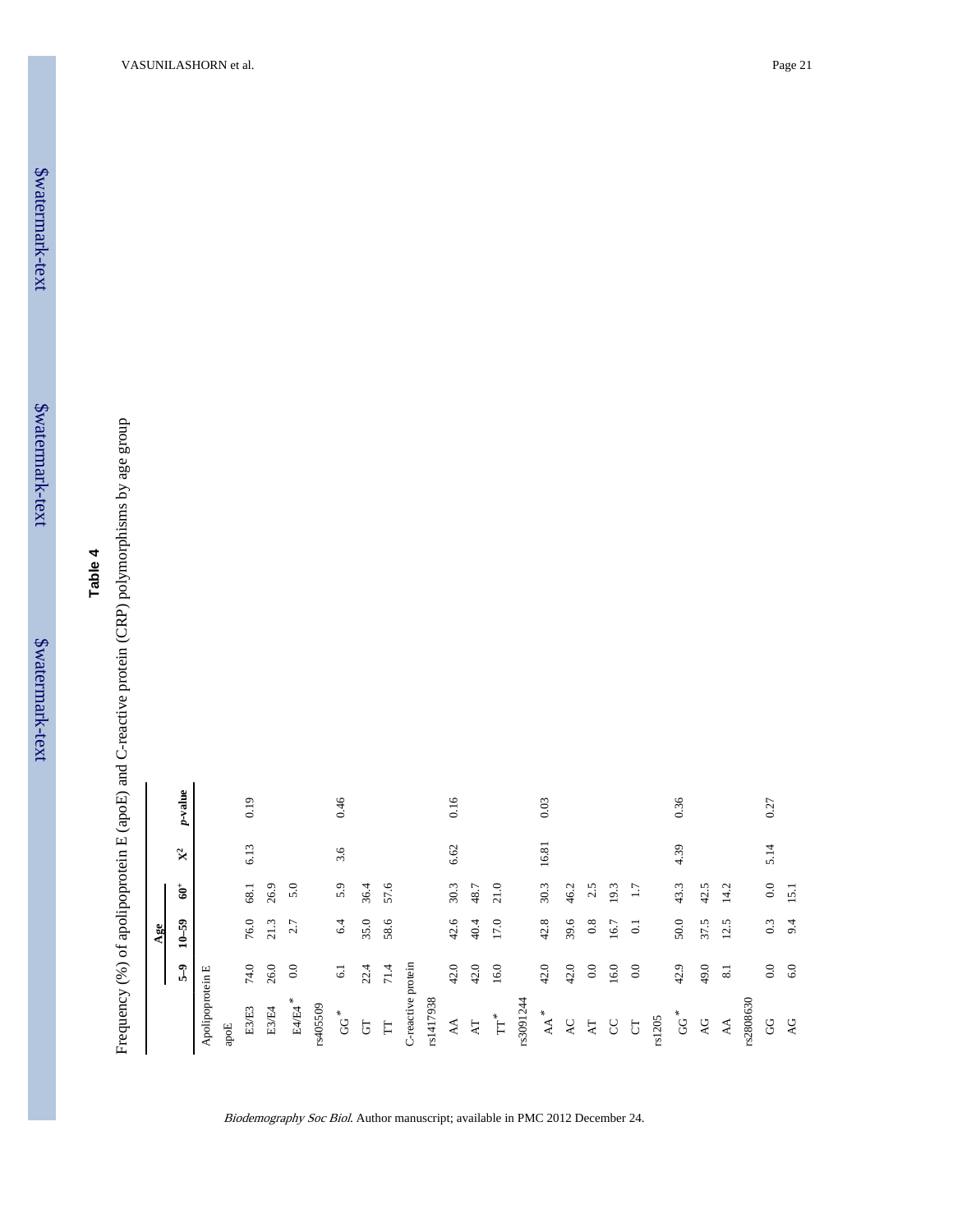Proinflammatory genotype in some populations (U.S. National Health and Nutrition Examination Survey, U.S. Framingham Heart Study, and a Taiwanese population).